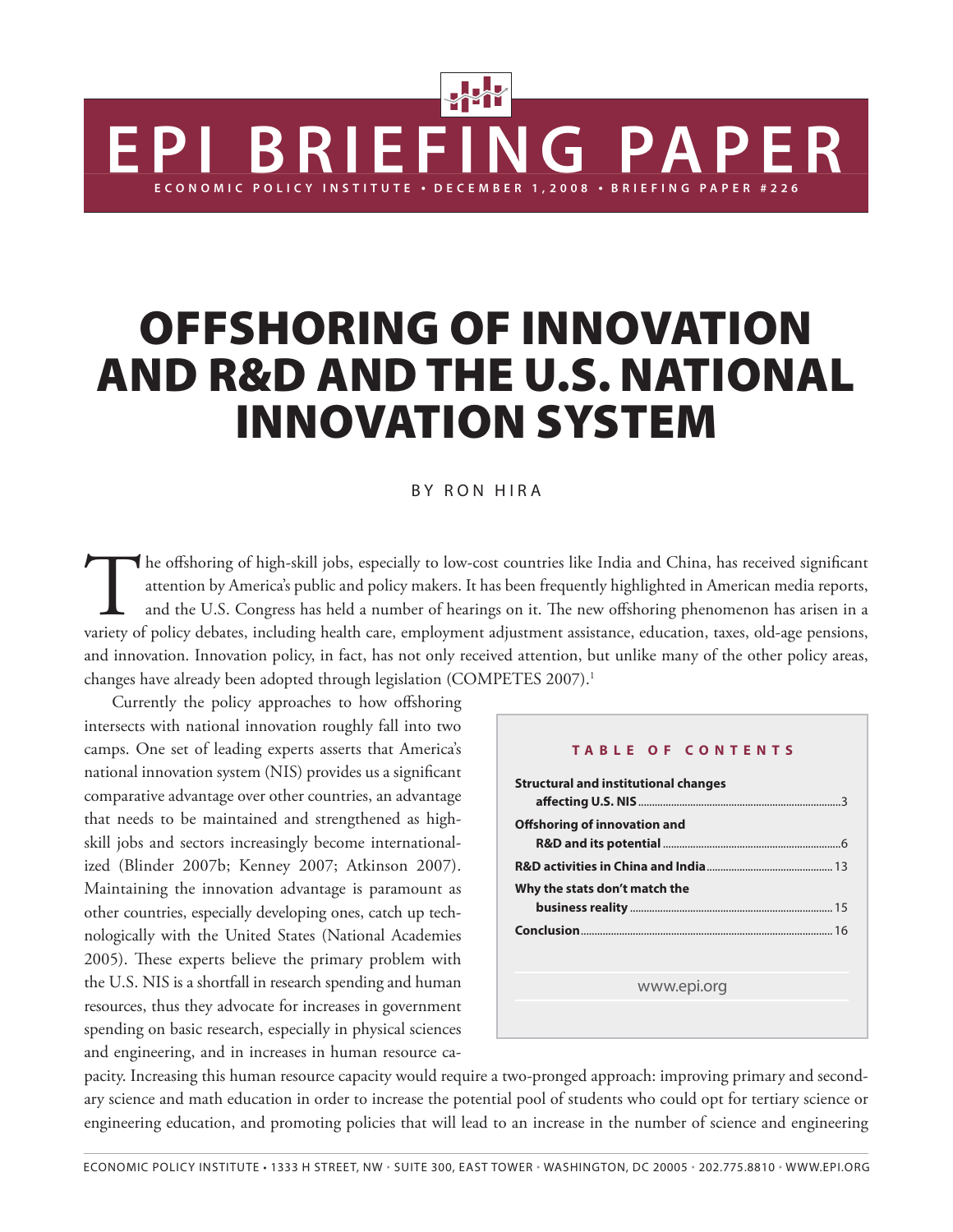degrees. But in addition to cultivating domestic human capital, these experts also call for a more liberal immigration regime to allow firms to import foreign scientists and engineers to meet human resource needs (National Academies 2005). These proposals, which often characterize the issue as a "crisis" for the United States, are made with an eye toward emerging economies like India and China, who are rapidly increasing their science and engineering capabilities. These proposals focus primarily on resource inputs (i.e., research spending and workers) for the U.S. innovation system, and ensuring that enough of those inputs are domestic. Although calls to strengthen domestic innovation and research spending are seen as a response to offshoring, in reality both innovation and R&D spending are increasingly being offshored.

 Another group of policy experts sees the geographic distribution changes in science- and engineering-based inputs to innovation differently. They believe the emerging internationalization of science and engineering will offer the United States significant opportunities and that we are poised to capitalize on them. Hill (2007) believes we are now entering the "post-scientific society" where the United States should focus on assimilating and commercializing the research being done overseas. Hill believes that the natural sciences and engineering will become less important, and as a result, the location of where this expertise is produced is less important. Bhide (2008) believes that public benefits of R&D have been overstated, and that U.S. advantages are in entrepreneurship, where ideas and knowledge are commercialized. He argues that it is acceptable for U.S. resource inputs to move overseas because America can benefit from a greater stock of knowledge without paying for it, and because it reallocates those resources to speed up the diffusion and adoption of technologies. Salzman and Lynn (2006) argue that, rather than try to compete with other countries that are producing knowledge and innovation, U.S. policies need to focus on improving the ways in which the United States should see the opportunities for mutual gain in these partnerships and thus collaborate in global innovation networks.

 Gomory (2007) is a notable exception to other experts in both his diagnosis and solutions to the offshoring of innovation. He suggests that increasing resource inputs is probably a good thing to do, but it is not sufficient. Instead he proposes changes in tax policy that favor employers who create high value-added jobs in the United States.

The larger problem faced by policy makers is that these various proposals are being made and adopted with limited knowledge about how much innovation and R&D is actually being done in low-cost countries. The indicators of India's and China's innovation and research capabilities offer a decidedly mixed picture. The data are sometimes conflicting, with some showing an unmistakable rise in their technological prowess, while other data show these countries terribly lagging. For example, in 2006 China was by far the leading exporter of advanced technology products to the United States, surpassing all of the European Union combined. While it was also a significant importer, China is running a large and increasing trade surplus in these types of products with the United States (National Science Foundation 2008). Yet not a single publicly traded Chinese company is a top 100 spender on R&D (Hira and Ross 2008). And the number of triadic patents—those filed in Europe, the United States, and Japan—awarded to Chinese inventors in 2002 was a mere 177 versus more than 18,000 for American and more than 13,000 for Japanese inventors (NSF 2007a, Table 15).

 India's indigenous information technology services companies, like Infosys and Wipro, have become the market leaders in their sector, forcing U.S.-based competitors like IBM and HP to adopt their offshore outsourcing business model. But, in 2003, India only produced 779 engineering doctorates compared to the 5,265 produced in the United States (NSF 2007a, Table 3).

 What further complicates policy decisions is that the standard indicators in this area are backward looking and are often quite old before being published. Some more recent data on particular indicators point to a recent rapid rise in the innovative capabilities of India and China (Hu and Mathews 2008). R&D investment announcements by multinational firms provide a forward-looking indication of where China and India's innovative capabilities are expected to be.

 Another set of factors has been largely absent from the policy discussion, including a number of significant structural and institutional changes affecting the U.S. NIS that have been taking place. These include shifts in employment relations and the rise of the globally integrated enterprise;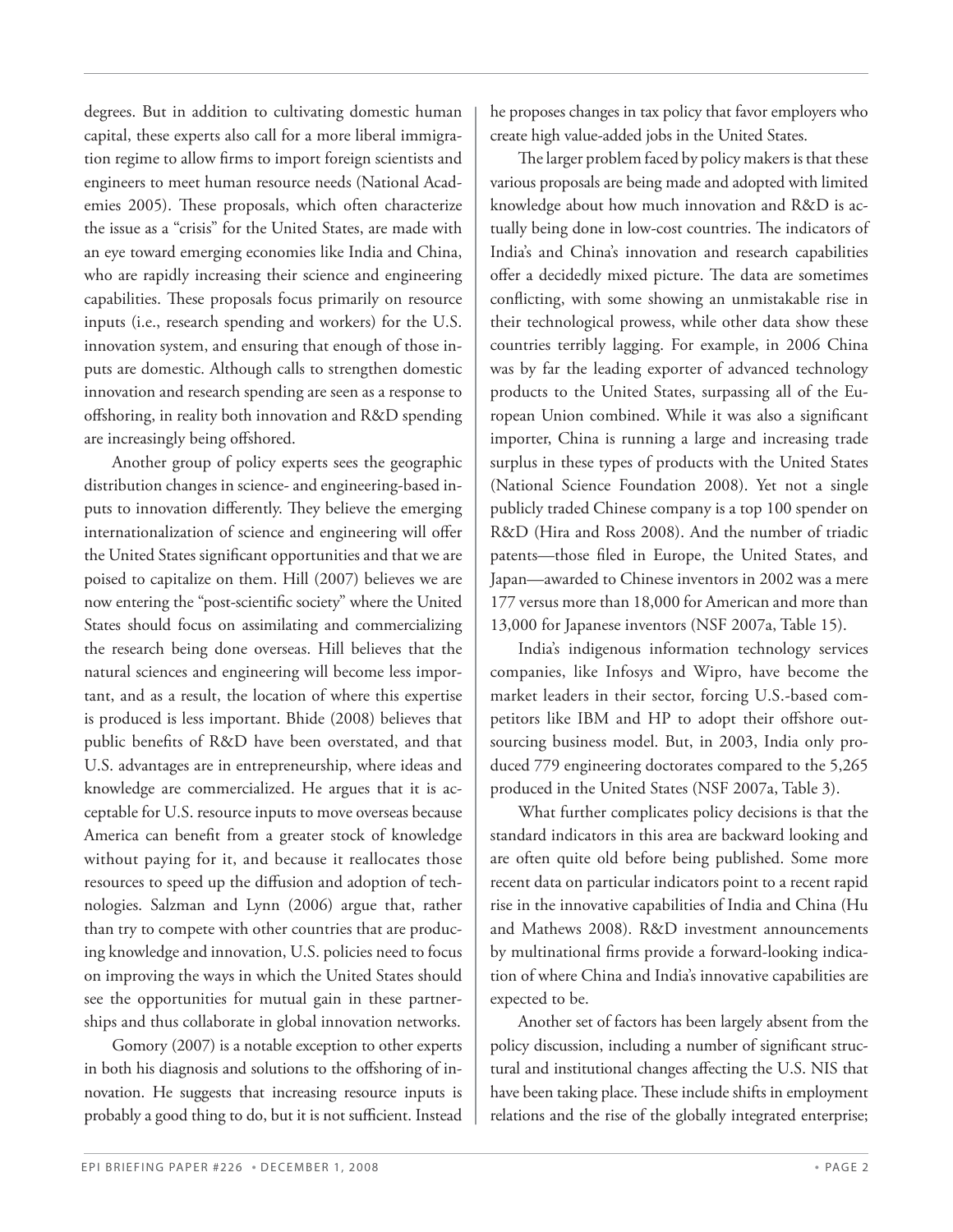the internationalization of U.S. universities; and the uncertainty of the U.S. science and engineering labor market.

This paper reviews the structural changes affecting the NIS; examines some of the data on India and China's capabilities; presents new data on the rise of the Indian information technology (IT) services industry (which defies traditional innovation indicators); compares innovation indicators with data on R&D investment announcements by multinational corporations; and finally presents some implications for U.S. innovation policy.

## **Structural and institutional changes affecting U.S. NIS**

A number of significant structural and institutional changes are occurring in the United States. These changes will affect the nature of the U.S. NIS, the economic benefits flowing from it, and the effectiveness of particular policies designed to shape it. The Organisation for Economic Co-operation and Development (OECD) says that the NIS concept "stresses that the flows of technology and information among people, enterprises, and institutions are key to the innovative process." (OECD 1997, 7). Outlined below are some of the changes in strategic behavior of key actors in the NIS. Because of the incipient nature of many of these changes, it is difficult to predict precisely how they will affect the U.S. NIS, and one can only speculate on some of the implications.

## *U.S. high-technology employment relations & the rise of globally integrated enterprises*

During the past two decades there has been a significant shift in the employment relations between U.S. employers and their American scientists and engineers. Corporate decisions are increasingly being made with little regard to how they affect workers. IBM, a leading employer, shows how radically these practices have changed over the past 20 years. As recently as 1992 IBM never laid off an employee, but since 2002 it has policies in place that force its U.S. workers to train foreign replacements as a condition of severance and unemployment insurance (Bulkeley 2004). These practices have become quite widespread in the American technology sector. An American software engineer (Engineer 2007) working at a major semiconductor company put it this way, "The basic plan where I worked was to hire H-1Bs [foreign workers in the United States on temporary work permits], train them, and use them as a way to outsource and transfer technology to China. I trained my replacement who was here on an H-1B visa from India." When asked if he would tell his story publicly, he demurred saying, "The company I worked for required I sign a several page agreement stating I would not discuss company information. My human resources representative and manager both made it clear that the company has never lost any challenge and has gone out of its way to destroy the lives of the people who have caused issues. They tell everybody this, not just me. They would brag about cases." At the same time that this American engineer was training his foreign replacement, the CEO of his company was publicly complaining to Washington policy makers about a shortage of U.S. engineers.<sup>2</sup>

The breakdown of employment relations in the United States also adversely impacts private investments in workforce development. A recent *InformationWeek* magazine survey of nearly 10,000 IT professionals found that only 30% received tuition reimbursement (McGee 2008).

 U.S. corporate leaders have been explicit about how they now manage their technology human resources. For example, in response to the discussion on offshoring and U.S. competitiveness, Craig Barrett, then CEO of Intel Corporation, said that his company can succeed without ever hiring another American (Friedman 2005). And in an article in *Foreign Affairs* magazine (Palmisano 2006), IBM CEO Sam Palmisano gave the eulogy for the multinational corporation (MNC), and introduced us to the globally integrated enterprise (GIE). Palmisano said, "Many parties to the globalization debate mistakenly project into the future a picture of corporations that is unchanged from that of today or yesterday….But businesses are changing in fundamental ways—structurally, operationally, culturally—in response to the imperatives of globalization and new technology." The MNC model, where firms replicated their organization for each country where they sold, is now giving way to the GIE model, where firms geographically separate their production from the markets in which they sell. When discussing his firm's aggressive moves to shift its share of workers to low-cost countries, Ron Rittenmeyer, CEO of EDS, the largest U.S.-based IT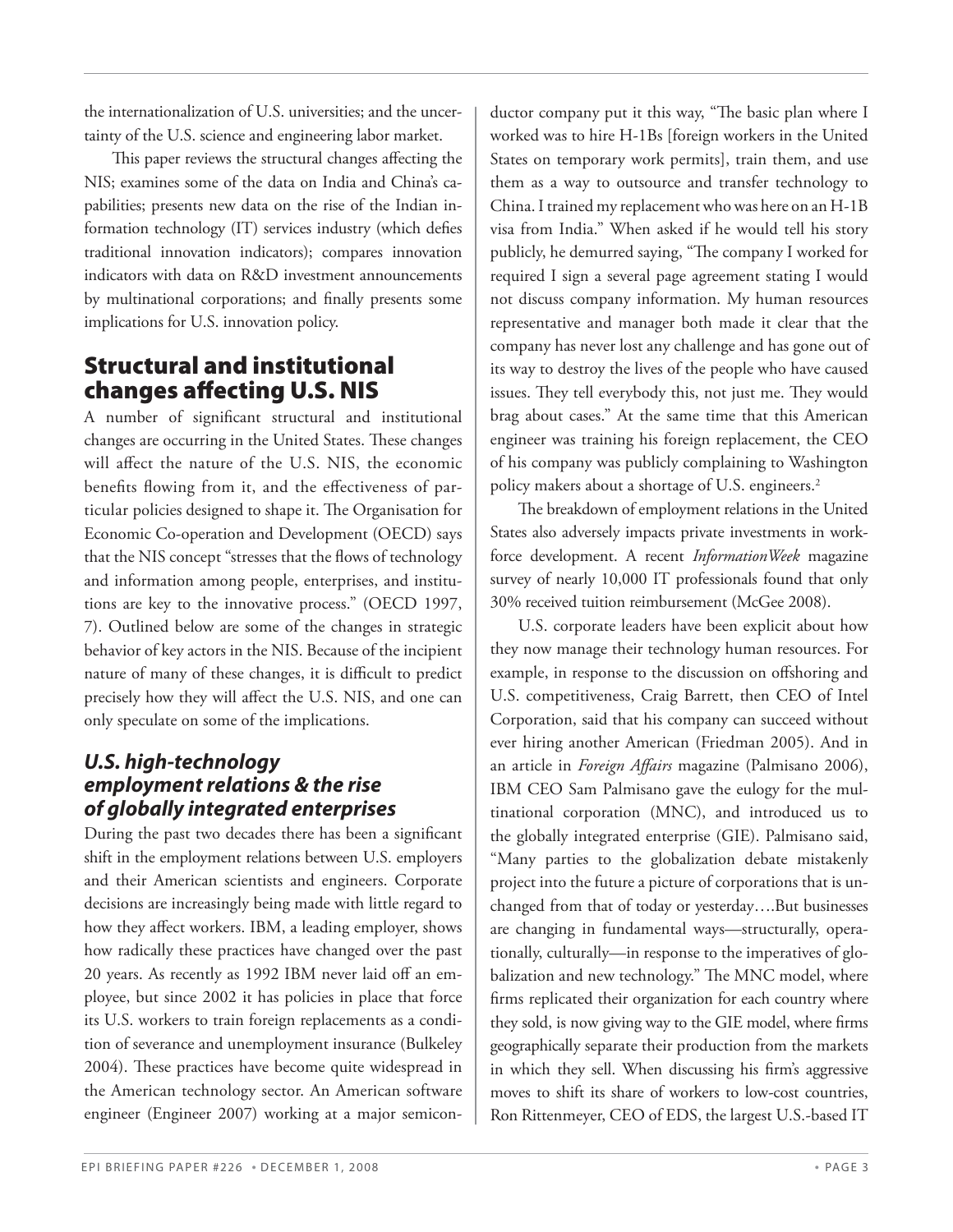services firm, said he "is agnostic specifically about where" EDS locates its workers, choosing the place that reaps the best economic efficiency. By 2008, EDS had 43% of its workforce in low-cost countries, up from virtually zero in 2002 (Jackson 2008).

Firms are significant actors in the innovation process, and changes in their behavior will impact the U.S. NIS as well as the distribution of its benefits and costs. For example, advanced tools and technologies created or purchased by firms, will likely diffuse much more rapidly across borders, giving domestic technology workers diminished preferred-access advantage. There will also be larger shares of technology workers in low-cost countries, and possibly smaller workforces in the United States. This may affect new firms in the United States because technology workers not only create new knowledge, but they also are often an important source of entrepreneurship and start-up firms. Cross-border high-skilled labor-flow patterns are already beginning to shift, with greater numbers of foreign workers coming to the United States for temporary periods of time. These new arrangements may also make innovations less geographically sticky, raising questions about payoffs to public investments in R&D. Global firms will have access to knowledge created in lowcost countries, if they are not creating it themselves, and will be able to diffuse and exploit that new knowledge in their U.S. operations. In short, the distribution of inputs and the flow of technology, knowledge, and people will be altered by these changes in firm behavior.

### *Low-cost countries attract R&D sites*

Another new phenomenon is competition by low-cost countries for R&D site selection. Defying the product life-cycle pattern of technological investments proposed by Vernon (1966), India and China have successfully attracted R&D and innovation facilities (Kenney 2007). Vernon argued that newly invented products were initially produced in developed countries, and only after they matured did production move to developing countries. Any R&D done in developing countries would be limited to localization, customizing the product for the domestic market (Hedge and Hicks 2008). The criteria used for placing R&D facilities are multifaceted, including lower labor and capital costs, proximity to markets, specialized

talent, as well as government subsidies and incentives. Experts have also pointed out that some governments, especially China, are requiring companies to place R&D facilities and transfer technologies as a condition of access to the Chinese market (Atkinson 2007; McMillion 2007).

 Recent surveys of corporate R&D managers indicate that India and China have become much more attractive as destinations for R&D investments. A survey by the U.N. Conference on Trade and Development of the top 300 worldwide R&D spenders found that China was the top destination for future R&D expansion, followed by the United States, India, Japan, the United Kingdom, and Russia (United Nations Conference on Trade and Development 2005). A survey of 248 R&D managers of U.S. and European MNCs, conducted by Thursby and Thursby (2007) for the National Academies Government University Industry Research Roundtable, found more firms had new or planned facilities, "central to overall R&D strategy," to be located in China than the United States, and a large number are slated for India. The study also found that the managers expected R&D employment growth in India and China, and more respondents expected U.S. R&D employment to decline than those that expected it to increase. Their findings also point to a division of labor between R&D, where "new science" tended to be located in developed countries, whereas "familiar science" tended to be located in emerging economies. In 2007 *The Economist* magazine surveyed 300 executives about R&D site selection. They asked them to name the best overall location for R&D, excluding their home country. India was the top choice, followed by the United States and China (Canada followed as a distant fourth) (Kenney 2007). Eight of the top 10 R&D spending companies have R&D facilities in China or India, (Microsoft, Pfizer, DaimlerChrysler, General Motors, Siemens, Matsushita Electric, IBM, and Johnson & Johnson) (Atkinson 2007).

 It appears that the emerging economies of India and China have leap-frogged certain stages of economic development by attracting private-sector R&D production. This may result in greater competitions amongst regions for attracting R&D investments. An important rationale for public sector investments in R&D is that it helps to attract co-located private-sector R&D investments. These public-sector investments, often accompanied by tax and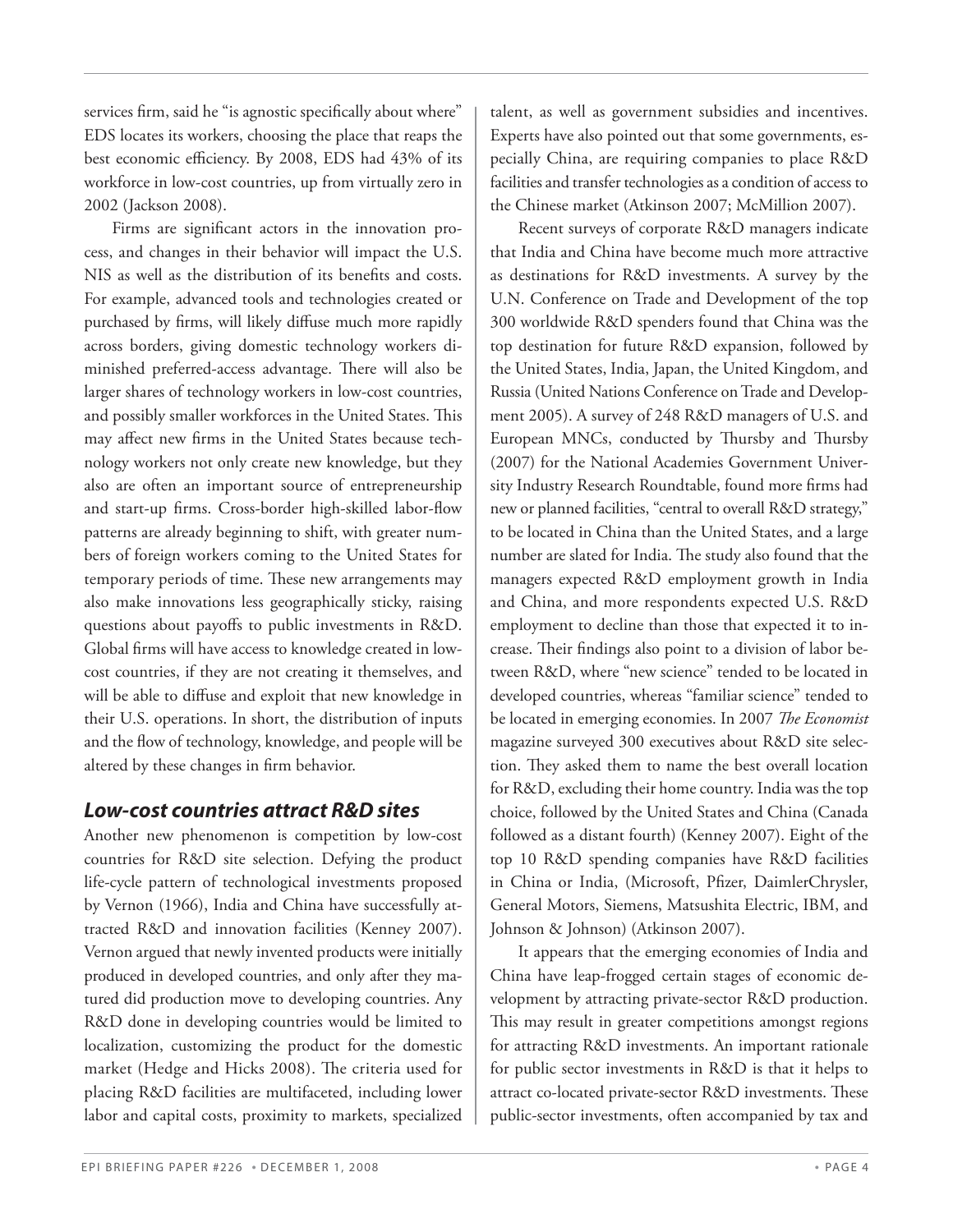other subsidies, may become less effective at attracting those private investments.

## *U.S. universities begin to internationalize*

U.S. universities, long seen as providing a central role in the U.S. NIS, are beginning to internationalize in new ways. While these institutions have traditionally attracted large numbers of foreign students, particularly at the graduate level in science and engineering fields, they are beginning to take their education to foreign students by building campuses and offering science, technology, engineering, and mathematics (STEM) degree programs in other countries. Some, like Cornell, already identify themselves as *transnational universities*.

Offshoring is giving high-quality foreign students new job opportunities in their home countries making it less desirable to come to the United States to study. Those opportunities are increasingly with U.S.-based MNCs, creating new markets for universities. As a result, prominent U.S. universities are expanding their global footprints to tap a more geographically diffuse student pool, especially in India and China. While there are no definitive counts of foreign campuses and programs established by American universities, experts believe that more universities, particularly high-prestige ones, are venturing abroad. And the World Bank estimates that 150 of the 700 foreign degree programs operating in China are American. The American Council on Education identifies eight different drivers of the internationalization of American universities. Some of these include: increasing revenue; enhancing prestige; enhancing international research collaborations; exponential growth in demand in emerging economies of China and India; and enhancing study abroad opportunities for U.S. students (Green 2007). Cornell, which already operates a medical school in Qatar, sent its president to explore opportunities in India in 2007. And Cornell is not alone—many other engineering-intensive colleges, such as Rice, Purdue, Georgia Tech, and Virginia Tech, have made similar exploratory visits (Selingo 2007). Various programs have already been initiated by major engineering colleges. Carnegie-Mellon offers its technology degrees in India in partnership with a small private college there. Students take most of the courses in India, because it is less expensive, and then they spend six months in Pittsburgh to complete the Carnegie-Mellon degree (Sengupta 2007).

 In parallel, to make their U.S. students more desirable in the job market, engineering colleges are providing more international experience for them. Most engineering educators expect that an increasing number of their graduates will be working in global teams on projects, so international educational experience is expected to translate into more effective workers. Currently, engineering students participate in study-abroad programs in disproportionately small numbers, so a number of engineering colleges have set goals to increase participation. About half of Worcester Polytechnic Institute's graduating class goes overseas in some capacity. And through partnerships with universities around the world, Rensselaer Polytechnic Institute has set a goal to have 25% of its 2010 class study or travel abroad. Other universities, like the University of Rhode Island, are approaching internationalization of STEM education by emphasizing foreign-language training. Still others, like Purdue University, match up its students with students in other countries on international design teams.

 University internationalization is still in its early stages and is still small in scale, but reports indicate that high-prestige U.S. universities have serious plans in the works to ramp up their overseas operations. Training U.S. students to be global may make them more competitive, but it may also accelerate offshoring, as they are better able to coordinate tasks spread out across countries. By creating campuses abroad, U.S. universities may change the patterns of flow of foreign students, at the undergraduate and graduate levels. It also creates more competition for U.S. STEM students who could have one of their competitive advantages diminished.

## *Uncertainty for U.S. STEM workers and students*

The emerging opportunities for GIEs to take advantage of high-skilled talent in low-cost countries have introduced career uncertainty for the U.S. STEM workforce. Many U.S. STEM workers worry about offshoring's impact on their career prospects (Hira and Hira 2008). According to the Taulbee survey, conducted by the Computing Research Association, enrollments in bachelors programs in computer science dropped an astounding 50% from 2002 to 2007. Rising risks for job loss in information technology, caused in part by offshoring, was a major factor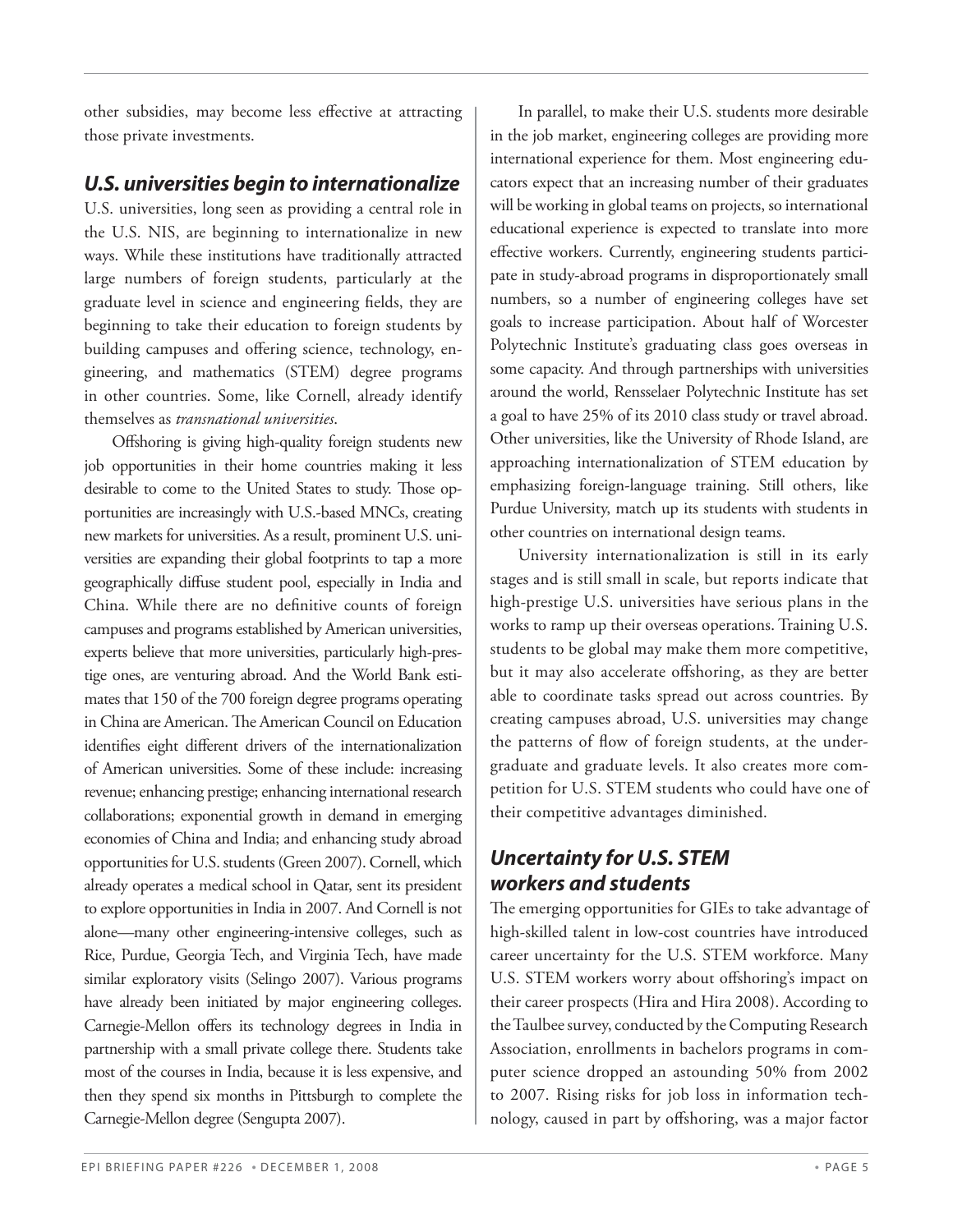in students shying away from computer science degrees (Zweben 2008). Other factors, such as the bursting of the dot-com bubble and record unemployment levels for IT workers, were also important contributors. But even as those factors have been mitigated, enrollments have not come back.

Offshoring concerns have been mostly concentrated on IT occupations, but many other STEM occupations may be at risk. Blinder (2007a) examined all 838 occupations as defined by the Bureau of Labor Statistics. He estimated that nearly all (35 of 39) STEM occupations are offshorable, many of which he describes as "highly vulnerable." By vulnerable, Blinder is not claiming that all, or even a large share, of jobs in those occupations will actually be lost overseas. Instead, he claims that those occupations have characteristics that mean they will face significant new wage competition from low-cost countries. Blinder finds that there is no correlation between vulnerability and education level; that is, even occupations that require advanced education and skills are vulnerable.

 Workers need to know which jobs will be geographically sticky and which are likely to be offshored. But because offshoring of white-collar jobs is still an incipient phenomenon, there is a great deal of uncertainty about how globalization will affect the level and mix of domestic STEM labor demand. The response of some workers appears to be to play it safe and opt for occupations that are likely to stay. In addition to the uncertainty introduced by offshoring, employment opportunities for some STEM occupations have become much more volatile (Hira 2003).

The uncertainty, caused by offshoring and labor market volatility, is changing the relative attractiveness of entering and staying in STEM fields, altering the makeup of the U.S. STEM workforce now and in the future. One immediate effect is that fewer students are opting for careers in STEM. Longer-term impacts on the national innovation system will depend on the makeup of the STEM workers.

## **Off shoring of innovation and R&D and its potential**

Traditional leaders in science and technology are the United States, the European Union, Japan, and more recently Taiwan, Israel, Ireland, Singapore, and South Korea. The rise of India and China seem to be reported widely in the press, but many of the common R&D and innovation metrics provide a more nuanced picture. Some of those common indicators are examined below.

## *R&D services trade*

The research, development, and testing (RDT) services sector is a relatively small and specialized industry sector comprising firms that complete contract research and other activities, such as environmental lab testing.<sup>3</sup> In 2003, RDT accounted for \$12.5 billion (around 6%) of the \$204 billion of R&D performed by industry in the United States (NSF 2007b). (The Bureau of Economic Analysis has only been capturing trade data for RDT since 1999.)

The United States ran a trade surplus in RDT of \$3.4 billion, exporting \$10.1 billion while importing \$6.7 billion worth of these services in 2005 (NSF 2008). The surplus in 2005 was the lowest recorded level in the 2001-05 timeframe. While exports increased by 33% between 2001 and 2005 imports increased at almost double the rate (64%).

RDT trade data is further broken down by "affiliated" cross-border transactions within a multinational corporation (MNC), and "unaffiliated" cross-border transactions between independent firms. Most RDT trade, 79%, is between affiliates, and the United States ran a trade surplus in 2005, but imports are rising much faster than exports. Trade between affiliates is not reported by country, so we do not know the sources of the shifts in trade.

In unaffiliated trade, RDT went from a small surplus in 2001 of \$321 million to a deficit of \$1.0 billion in 2005, most of which was attributable to trade with Europe. For unaffiliated trade with India, the balance went from a very modest \$15 million surplus in 2001 to a deficit of  $$43$ million in 2005. Similarly, unaffiliated trade with China went from a  $$5$  million surplus to a  $$15$  million deficit. While the numbers are moving in a direction indicating a shift toward offshoring, the scale of the RDT trade with India and China are puny. The two countries combined only account for 3% of unaffiliated trade in RDT.

 But RDT trade with many other locations with highlevels of R&D and innovation production are also quite small. For example, Japan, which is the third largest R&D spending country, accounts for only 7.6% of unaffiliated RDT trade, and other countries well-known for their innovation—Taiwan, South Korea, Israel—each account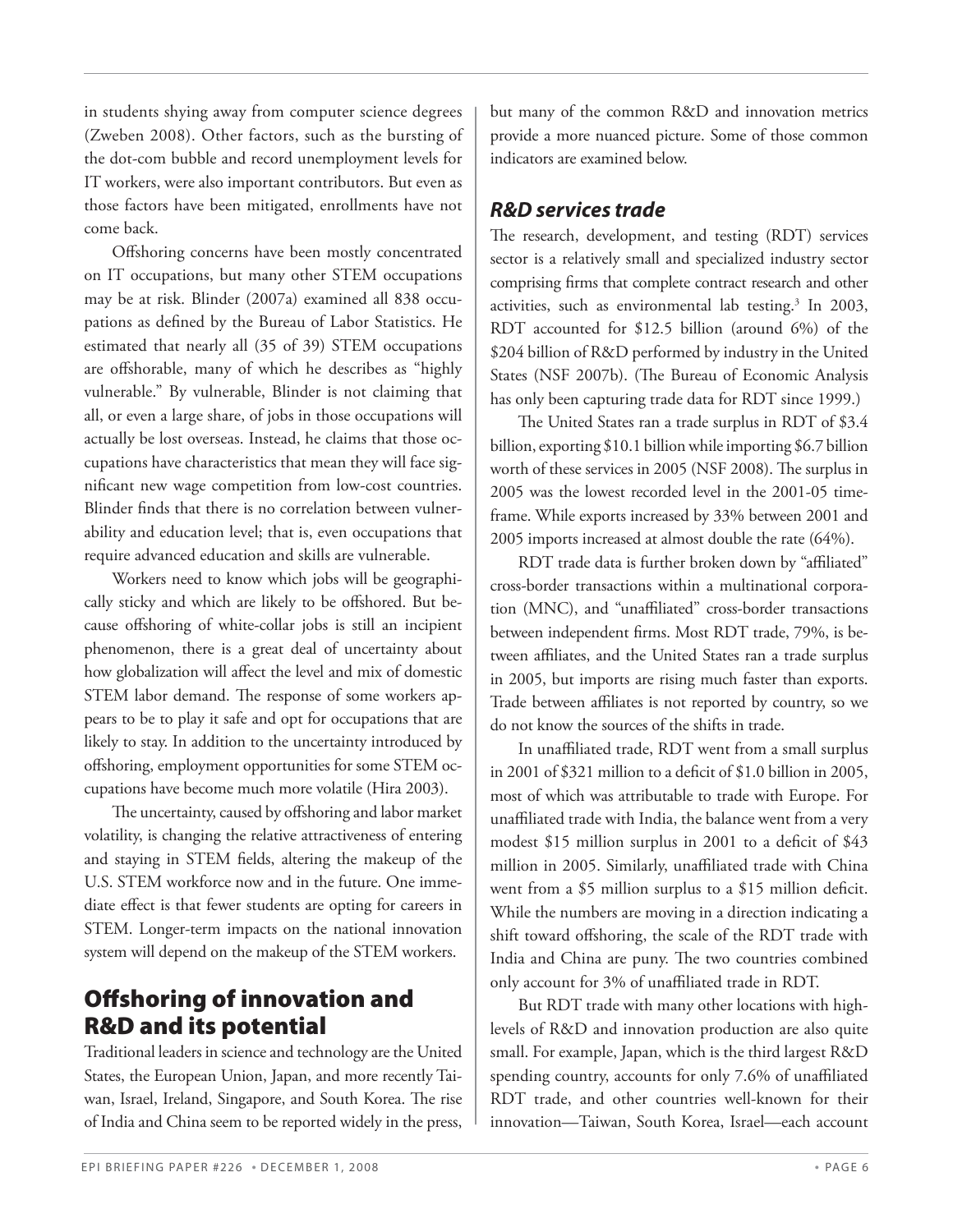for about 1.0% (NSF 2007a). Even in well-established countries, RDT may be a poor indicator of shifts in R&D across borders. If R&D and innovation is increasingly produced in, and shifted to, India and China, then RDT may not reveal it.

 It is also possible that cross-border RDT is undercounted. In 2005, unaffiliated imports from India were reportedly worth \$61 million. HCL Technologies, a major India-based engineering firm, claims to have sold \$512 million worth of R&D services in 2008 (Hira and Ross 2008). It is possible that significant shares of cross-border

technology activities, especially in services, are simply not being picked up by the official data. As Sturgeon has pointed out measures of the services sector, particularly with respect to trade, are woefully inadequate (Sturgeon 2006). And the numbers that are reported by different government sources can vary quite dramatically. The U.S. Government Accountability Office (GAO) found that India reported exporting 20 times more business, professional, and technical services to the United States than the United States reported as imports of those services from India (U.S. GAO 2006).

#### **FIGURE A**



#### **U.S. ATP trade balance 2000-06**

**SOURCE:** National Science Foundation, Science & Engineering Indicators 2008, Table at06-21.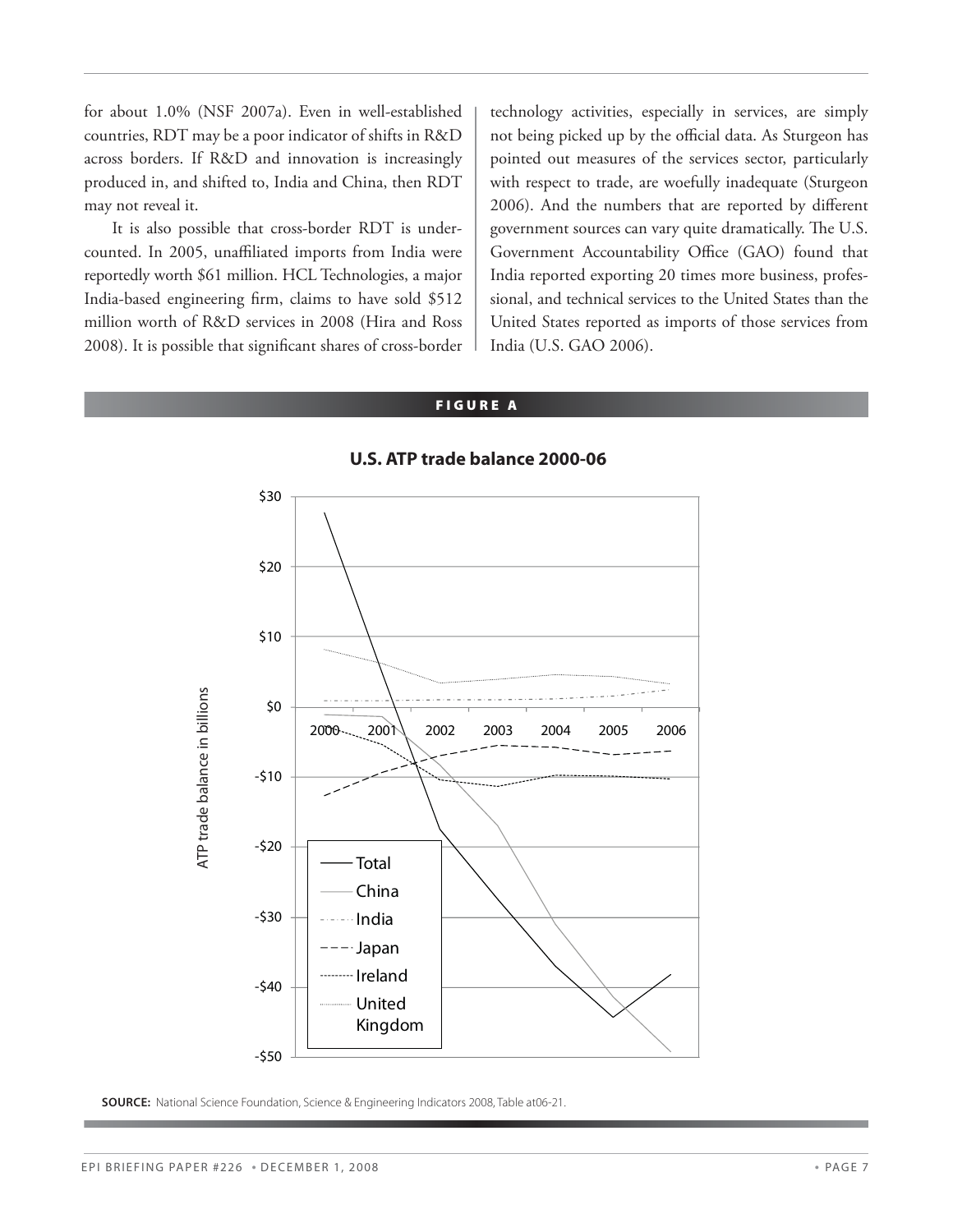### *Advanced (high-technology) trade balance*

Other trade measures provide insight into the kinds of skills and capabilities required to produce tradable products. Again, there is widespread belief that highskill, high-technology products are made in high-cost countries, and that low-skill, low-technology products are made in low-cost countries. But that is not the case.

The United States is running large and growing trade deficits with China in the "advanced technology products" (ATP) category. Advanced technology products, defined by the Foreign Trade Statistics division of the Census

Bureau, captures trade in goods (services are excluded) that require a high amount of research and development to produce. The ATP series was created in the late 1980s specifically to more easily identify the U.S. trade position in high-technology.

The United States began running a trade deficit in advanced technology products in 2002, and that deficit increased to \$38 billion in 2006 as shown in **Figure A**. Much of the deficit can be attributed to the rapidly declining trade position with China, dating to its accession to the World Trade Organization in 2001.

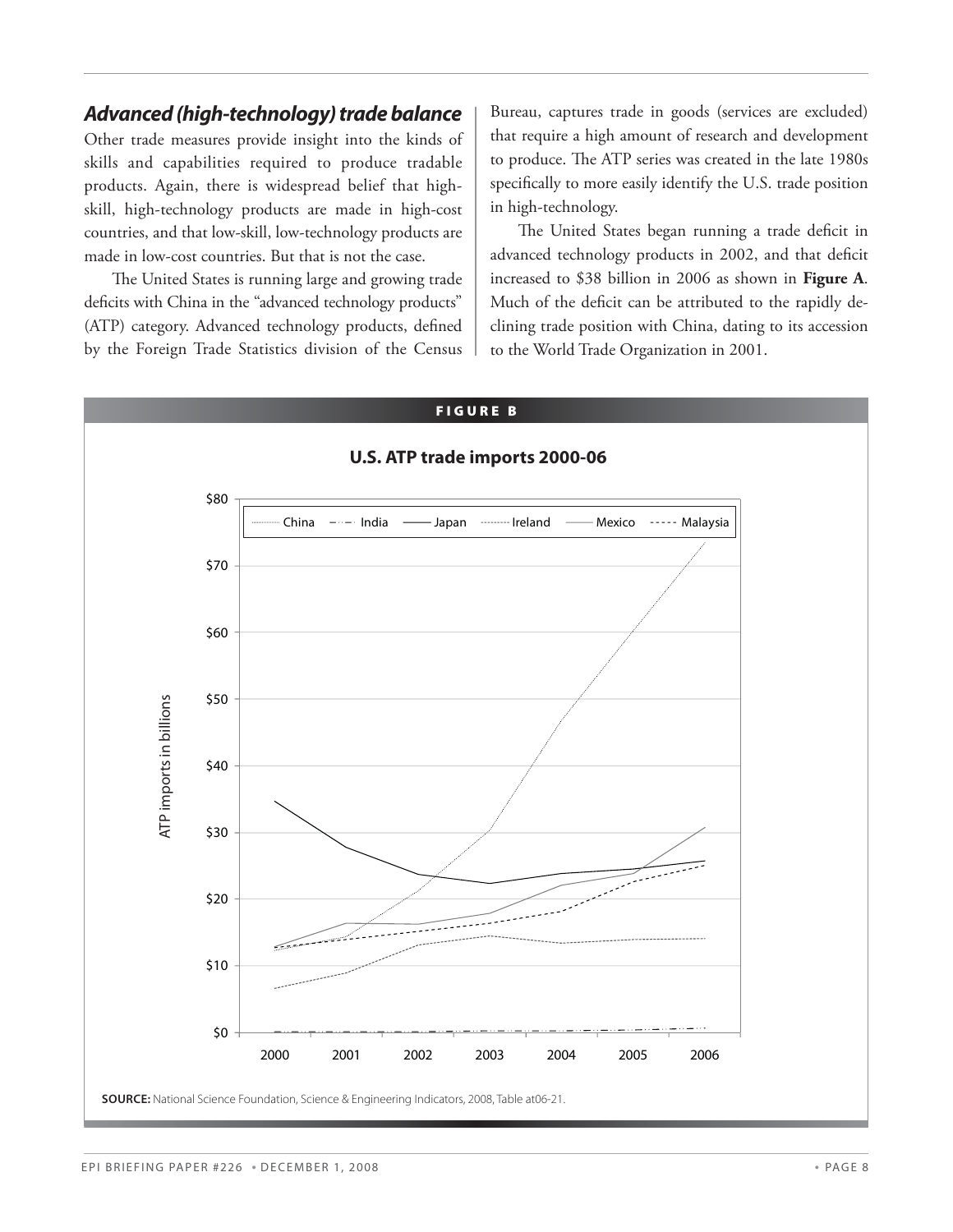Now looking at exports and imports separately, China ranks number one for both exports and imports. The United States exported more ATP—\$24 billion to China than any other country in 2006, up more than two-fold from \$11 billion and eighth place in 2000. But the remarkable story, as shown in **Figure B**, is the massive five-fold increase in ATP imports from China between 2000 and 2006, going from \$12 billion and seventh place to \$73 billion and a dominant first place (Mexico is a distant second at \$31 billion), accounting for one-quarter of all U.S. ATP imports.

The importance of China's rapid rise in ATP trade is in dispute. Some (Preeg 2008) believe it shows rapid technological advances, and coupled with China's plan to spur indigenous innovation, it poses a significant threat to U.S. competitiveness. While others (Amiti 2008) believe it exaggerates China's high-technology capabilities. They explain that it simply reflects global production networks, where production is increasingly fragmented across countries, and the rise in Chinese ATP exports is the result of export processing. While the end product might indeed be hightechnology (i.e., China has content that required R&D and high-skilled labor), the portion produced in China only required relatively low-skill. Others explain that the increase in Chinese ATP exports are due mostly to foreign multinational investments, either wholly foreign-owned or joint-ventures, and that indigenous Chinese firms account for less than 10% of ATP exports. Furthermore, those exports are mostly in two sectors, information and communications technology and opto-electronics (Ferrantino et al. 2007).

 In the case of India, the United States ran a slight surplus of \$2.6 billion in 2006, up from \$913 million in 2000. Exports to India increased from \$1 billion and a rank of 28th in 2000 to \$3 billion and a rank of 20th in 2006. Many predicted that India would become a large market for U.S. ATP exports, as the offshoring of IT services and "business process outsourcing" exploded. The prediction was that Indian workers would be buying "Dell computers" and telecommunications equipment from Americans. But it simply has not materialized. Information and communications ATP exports to India increased \$470 million between 2003 and 2007, increasing from \$650 million to \$1.12 billion, while the Indian

offshoring industry exploded (U.S. Census Bureau n.d.). Aerospace is the one sector that U.S. ATP exports have increased significantly.

## *R&D spending*

When the OECD released data estimating that China overtook the Japan as the number two country in R&D spending, it raised a lot of eyebrows. As **Figure C** shows, China overtook Germany in 2002 and Japan in 2006 in R&D spending. While China remains below the United States, at \$136 billion versus \$338 billion in 2006, its recent (1999-2003) R&D spending growth has averaged 23% in comparison to 5% for the United States. (OECD 2006)

 China's spending on R&D is substantial and growing. A number of analysts have argued that, by using Purchasing Power Parity (PPP) exchange rates, the OECD is overstating China's real R&D spending. While wage rates for researchers may be lower in China compared to the United States, the market prices for the lab equipment are likely equivalent. So absent an R&D specific PPP, obtaining an apples-to-apples comparison is difficult. China's spending is heavily weighted towards the development side of research and development (Einhorn 2007). (India's R&D spending is not reported.)

## *Multinational R&D investments and linkages*

U.S. MNCs performed about 85% of their R&D (\$152 billion) at the parent company in the United States in 2004. About 15% (\$28 billion) was performed by majority-owned foreign affiliates, most of which was performed in Europe. The foreign-affiliate share has risen slightly from 12% in 1994 (NSF 2008). China's share was a modest  $2\%$  of the foreign affiliate R&D spending, accounting for just \$622 million. India's share was even less at 0.6%, or \$163 million (NSF 2008).

 Foreign MNCs performed \$30 billion of R&D at their affiliates in the United States. The amounts from Chinese and Indian MNCs are so small that they do not appear in the data. About three-quarters of the R&D performed in the United States comes from European MNCs. While Foreign multinational R&D spending in the United States is higher than U.S. multinational spending abroad  $(\$30$  billion vs.  $\$28$  billion), the difference is small. The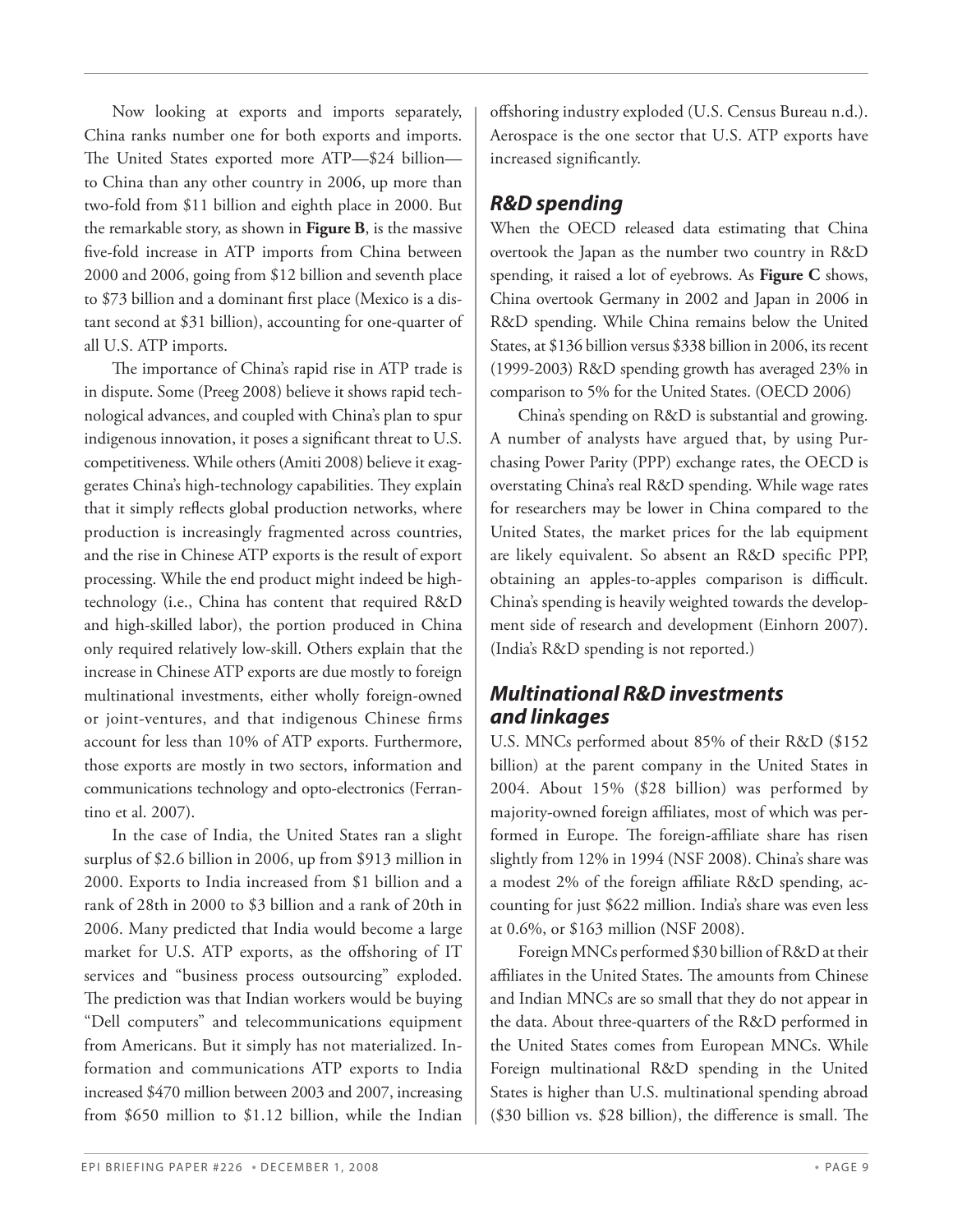

United States does not appear to be a major magnet for R&D (NSF 2008, Table 4-17).

### *Patents*

Patents are another common proxy for research and innovation output. By this measure, the inventive activity of developing countries like India and China is quite low. In 2003, inventors from China were granted only 573 (0.3% of the total) U.S. patents, and inventors from India received only  $341$  (0.2% of the total). That same year U.S inventors received 87,901 patents (52% of the total), and Japanese inventors were awarded 35,517 (21%) (NSF 2007a). Some have argued that because many patents have limited economic value, analysts should use so-called triadic patents—those patents that are granted in Japan, Europe, and the United States, the three major markets to try to identify high-value patents for products with global markets. By this measure, in 2002 Chinese inventors received 177 triadic patents (0.3% of the total), and Indian inventors were awarded 78 (0.2%). U.S. inventors were granted 18,324 (35.6%), and Japanese inventors received 13,195 (26%) of the worldwide total of triadic patents (NSF 2007a).

 By patent measures, inventors in China and India are not inventing many products for the United States or global markets. But it may be just a matter of time before this activity increases. If we look at patent activity from South Korea and Taiwan, often referred to as the East Asian Tigers, we see that patents granted have increased markedly from 1990 to 2003. In the case of South Korea, the number of U.S. patents granted grew from 225 to 3,944, and in Taiwan's case from 732 to 5,298 (NSF 2007a).

 As of 2003, China and India were not very inventive, but then again their innovation systems are also quite immature. It may be simply a matter of time before we begin to see increases in patenting activity. Weak intellectual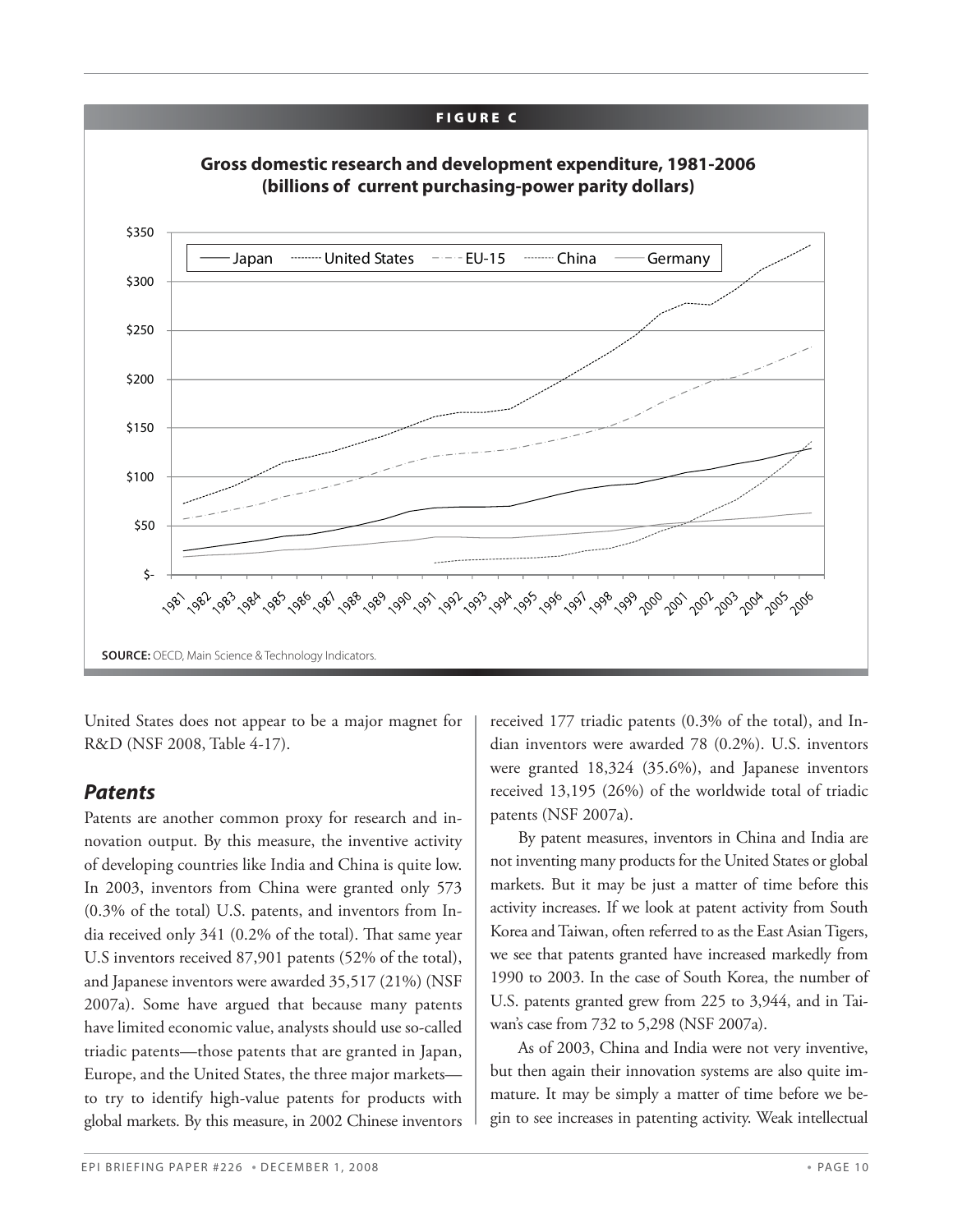property regimes, however, may continue to hinder inventive activity in those countries.

## *Royalties from intellectual property*

Royalties from intellectual property are another indicator of cross border flows of technology. The size of the flows is relatively small, with the United States receiving \$4.8 billion from other countries and paying them \$2.2 billion in 2003. The two-way royalty flow for the United States with both India and China are very small. The U.S. receipts from China were \$100 million, and from India they were \$22 million. U.S. payouts were even smaller, \$3 million and \$1 million, respectively (NSF 2007a).

 While these values may begin to rise, they are unlikely to ever be very substantial. U.S. royalties from Japan were \$1.3 billion, and payments to it were \$524 million in 2003 (NSF 2007a).

## *Science and engineering articles*

A significant output of research activities, especially academic research, is publishing articles. China's article output increased more than four-fold between 1995 and 2005, moving it from being ranked 14th to fifth in just a decade. The 2005 Chinese output of around 42,000 articles still significantly lags the United States and European Union, each of which accounted for over 200,000 articles, but China's scholarly article contribution is now three-quarters the size of Japan's. India's output, which was nearly equal to China's in 1995, has increased at a much slower rate, with about 15,000 articles published by its scientists and engineers in 2005. It began 1995 and ended 2005 as the 12th ranked country.

A potentially more significant figure is how China has focused its efforts on particular technical fields. The data above include social as well as natural and physical sciences. China appears to be primarily investing in the physical sciences (engineering and mathematics). In engineering and chemistry, China became the second leading publisher of articles, supplanting Japan. And in physics and mathematics, it moved into third place (behind Japan and France, respectively) (NSF 2007a). In the leading-edge field of nanotechnology, China is now ranked number two, behind the United States, in number of nanotechnology papers published (Preeg 2008). By contrast, India was only in the

top 10 in chemistry (seventh) and physics (10th), maintaining the same country ranking it had in 1995.

 Just like patents, articles vary in quality, so citation counts are often used as a proxy for quality. China and India's citation numbers still lag the United States, European Union, and Japan significantly. In the case of China, the citation counts are increasing, indicating improved quality, but this increase in citations has occurred at the same time as the overall quantity of articles has increased (NSF 2007a).

## *Human capital measures*

Chinese and Indians are responding to the increased opportunities in STEM occupations, from offshoring as well as overall growth. In India the response has been mostly in the private sector through a proliferation of private colleges and training academies. In China, the state has played a bigger role in expanding the talent pool at all levels, with a dramatic difference especially at the doctorate level.

 As **Figure D** shows, India's engineering doctorate production hardly budged from 1989 to 2003, but China's production increased nine-fold, surpassing Japan in 1999 and America in 2002, moving to first place (NSF 2007a).

## *Explaining the competitive advantage of the Indian IT services industry*

One of the most important high-technology stories of the past decade has been the remarkably swift rise of the Indian IT services industry. This sector includes Indiabased firms like Wipro, Infosys, TCS, Satyam, as well as U.S.-based firms like Cognizant and iGate that use the same business model. We do not need to speculate about whether the Indian firms will eventually take the lead in the sector sometime in the future; they already have become market leaders. By introducing an innovative, disruptive, operational business model, the Indian firms have turned the whole industry upside down in four short years. It caught the U.S. IT services firms—like IBM, EDS, CSC, and ACS—flat-footed. Not a single one of those firms would have considered Infosys, Wipro, or TCS as direct competitors as recently as 2003. The U.S. firms are now moving as fast as possible to adopt the Indian business model, moving as much work to low-cost countries as possible. The speed and size of the shift is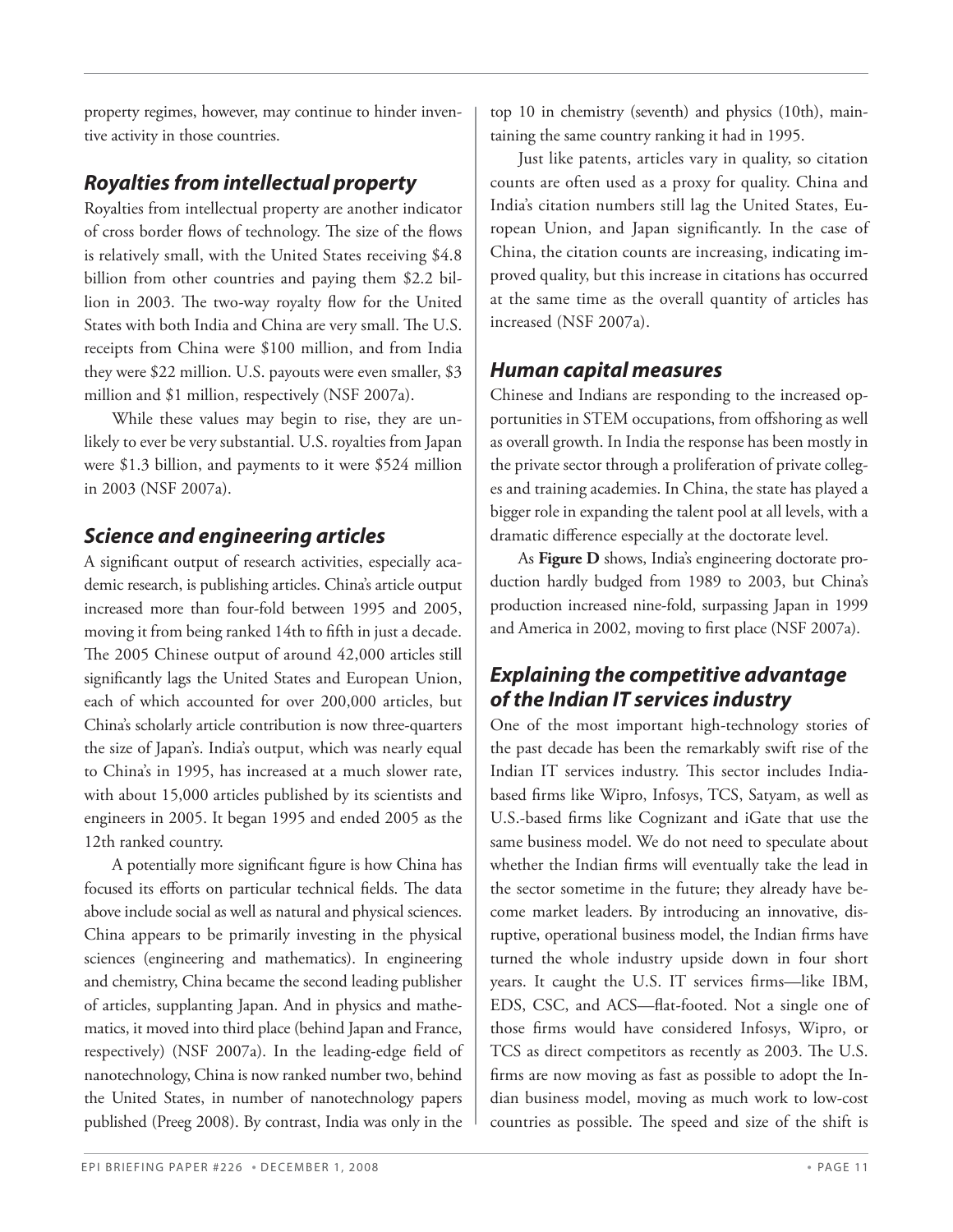#### **FIGURE D**



breathtaking. IBM held a historic meeting with Wall Street analysts in Bangalore in June 2006, where the whole IBM executive team pitched their strategy to adopt the Indian offshore outsourcing business model. During the two-day event, accompanied by more than three-hundred Power-Point slides, the entire IBM executive team explained why they believed the talent pool in India and other low-cost countries will continue to deepen, and that IBM would be investing \$6 billion to build their Indian operations (IBM 2006).

 IBM's headcount in India has grown from 6,000 in 2003 to 73,000 in 2007, and it is projected to be 110,000 by 2010 (Lakshman 2007). This compares to a headcount in the United States of about 120,000. Accenture passed a historic milestone in August 2007, when their India headcount of 35,000, surpassed any of their other country headcounts, including the United States, where it had 30,000 workers (Chatterjee 2007). In a 2008 interview with an IT trade publication, EDS chief executive Ron Rittenmeyer extolled the profitability of shifting tens-ofthousands of the company's workforce from the United States to low-cost countries like India, and he outlined plans to continue the process through 2008. He said, "It's [outsourcing], not just a passing fancy. It is a pretty major change that is going to continue. If you can find highquality talent at a third of the price, it's not too hard to see why you'd do this" (Jackson 2008). ACS recently told Wall Street analysts that it plans its largest increase in offshoring for 2009, when nearly 35% of its workforce will be in low-cost countries. The 2009 offshoring efforts will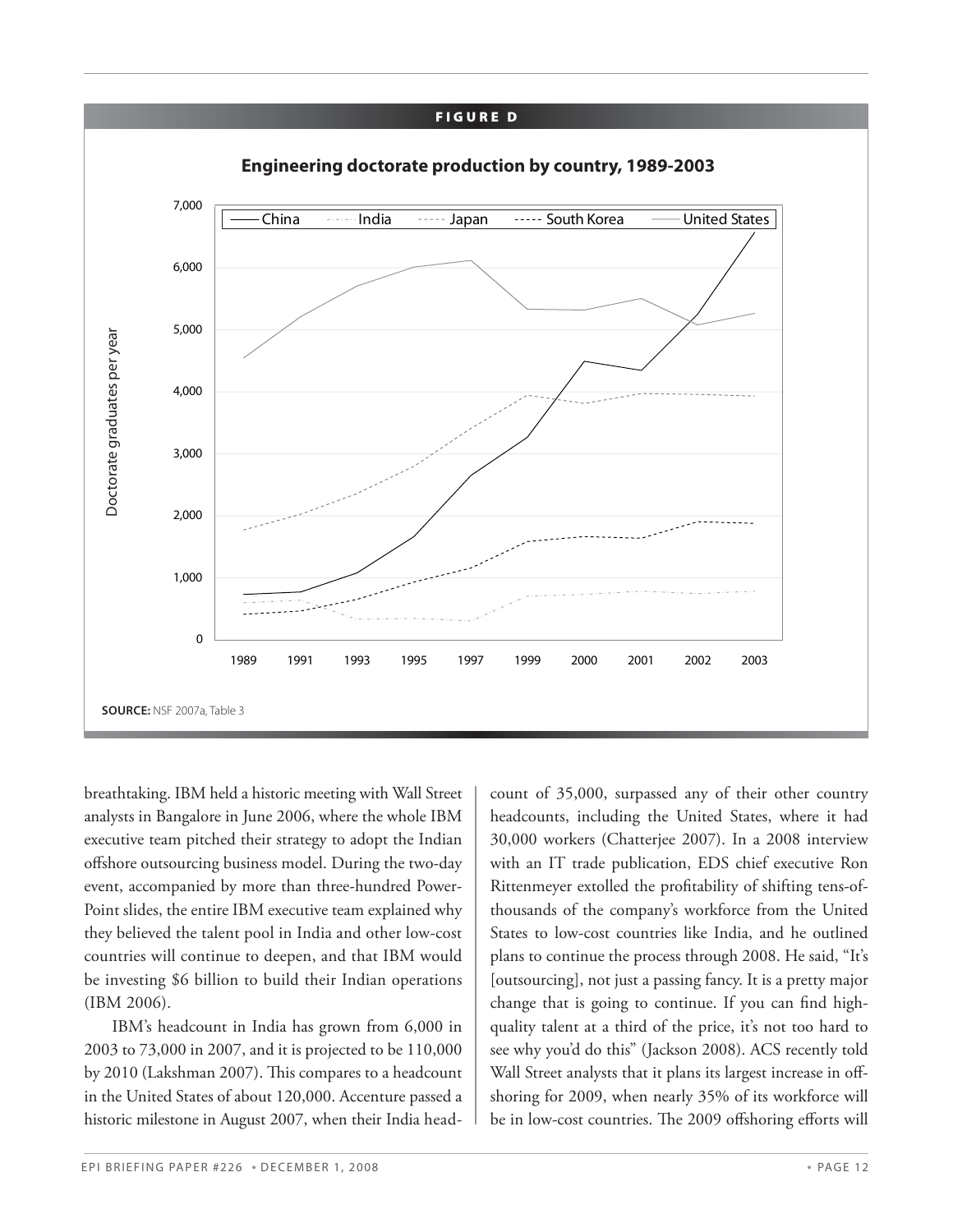#### **TABLE 1**

|                                | <b>Headquarters</b> | (millions\$) | sales (millions\$) | (5-year average) |
|--------------------------------|---------------------|--------------|--------------------|------------------|
| <b>Infosys</b>                 | India               | \$19,877     | \$1,592            | 27.93%           |
| Wipro                          | India               | 15,268       | 1,627              | 20.59            |
| <b>Electronic Data Systems</b> | US                  | 12,517       | 25,865             | 2.74             |
| <b>Computer Sciences Corp.</b> | <b>US</b>           | \$10,015     | 14,059             | 3.23             |

involve more complex and higher-wage jobs than in prior offshoring efforts, including jobs in application development and project management (Thibodeau 2008).

So, why have the U.S. firms so aggressively increased their low-cost country headcounts? The answer is that the Indian offshore outsourcing business model is significantly more profitable. Table 1 compares financial performance of four companies, two offshore outsourcing firms (Infosys and Wipro) against two of the largest U.S.-based IT service firms (EDS and CSC). The data are from 2005 because this was when U.S.-based IT services firms began to seriously ramp up their offshore presence. As can be readily discerned, the market capitalizations of Infosys and Wipro were much higher than EDS and CSC even though their sales were a small fraction. In other words, Wall Street was saying loud and clear that Infosys and Wipro were market leaders. The reason for the extraordinary valuations of Infosys and Wipro was their net profit margins (based on sales) were multiple times those of EDS and CSC. Infosys averages a remarkable 28% profit margin in an industry where 6% to 8% is considered a good year. Infosys maintained these margins while growing its revenues and headcount by 40% per year, so it comes with little surprise that the CEOs of EDS and CSC began to slash U.S. and European workforces and ramped up hiring in India and other low-cost countries.

Rapid growth has also enabled offshore outsourcing firms to raise extraordinary sums from public offerings on stock markets. At the same time in 2003 that Google was raising \$1 billion in an initial public offering (IPO) on Wall Street, Tata Consultancy Services, the largest Indian IT firm, raised a similar amount with an IPO on the Indian stock exchanges.

## **R&D activities in China and India**

Trends in R&D site selection are simply not tracked by the U.S. government, but recent announcements show that many are being placed in low-cost countries. For example, Applied Materials announced the opening of a major R&D complex in China in March 2007. According to *Site Selection* magazine, 22 of the 25 largest facility investments in semiconductor plants since January 2006 have occurred in Asia, including nine of the top 10. A University of Texas study recently found that of the 57 major global telecommunications R&D announcements in the past year, more than 60% (35 announcements) were located in Asia, whereas a meager 9% (five) were located in the United States.

 According to the China's Ministry of Commerce, Foreign MNCs have established 1,160 research institutions. There were 30 such institutions in 1999, approximately 200 by 2001, and 700 by 2005. These research institutions have to meet certain government standards to be counted.

 And the major corporations are using many tactics to ensure that these investments pay-off. For example, the leading professional group representing R&D managers from U.S. MNCs is the Industrial Research Institute (IRI). A major initiative of the group, and "one of IRI's fastest growing programs," is what is called the China Forum for Senior Technology Executives. IRI has a program specifically targeted at foreign MNCs setting up shop in China and wanting to take advantage of indigenous innovation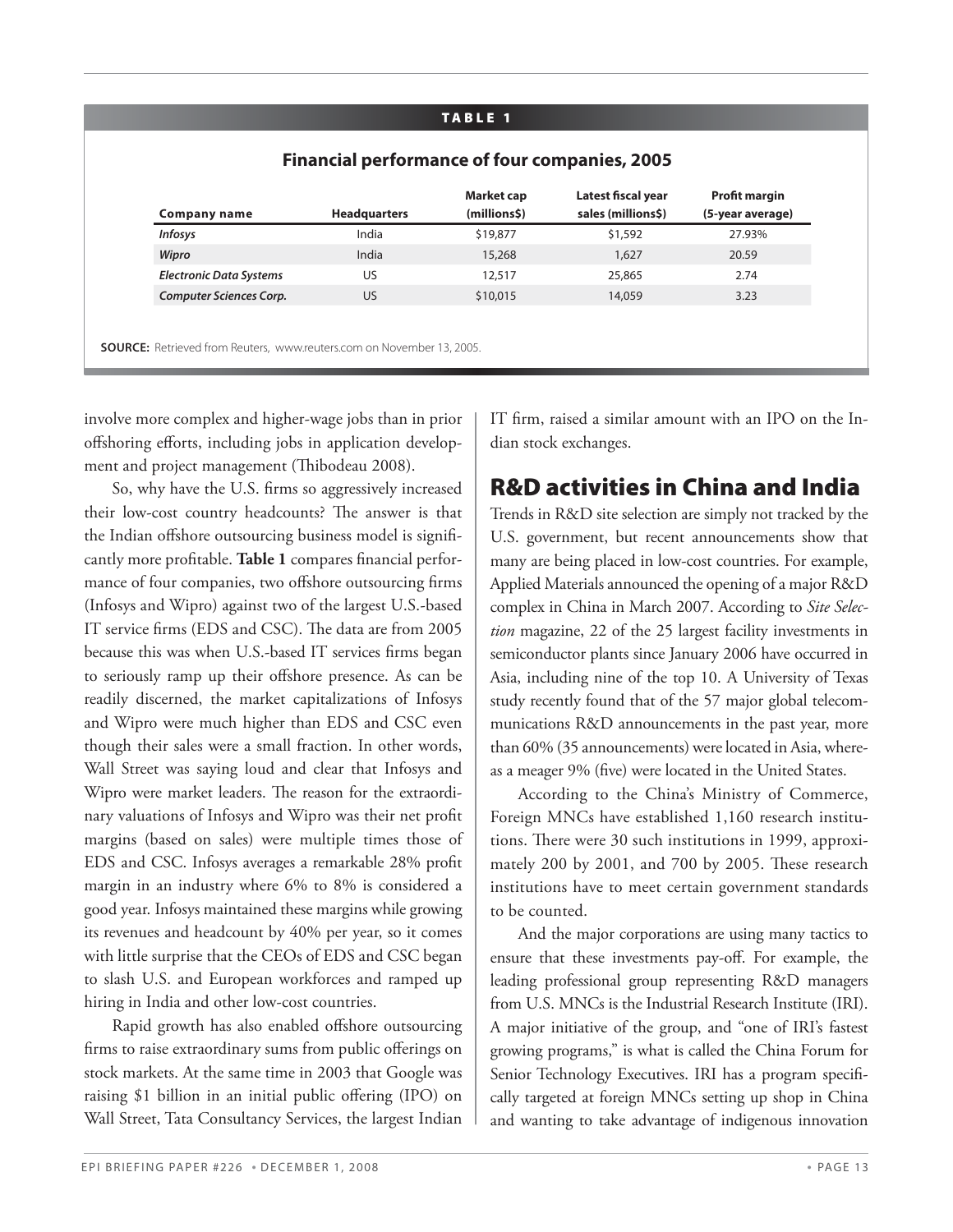there. This is not an isolated effort. For example, Oracle Corporation underwrote a 2007 R&D meeting in China called *China and R&D Globalisation: Integration and Mutual Benefits*. The goals of the meeting were to explore:

- How can foreign R&D further contribute to the Chinese national innovation system?
- How can China better contribute to the global knowledge pool, through further integration into the global knowledge system, outward investments, exchanges of highly skilled human resources, and increasing international trade in knowledge, etc.?
- How to explore the unfulfilled potential for fruitful international cooperation between Chinese and foreign players in R&D and innovation.
- What specific aspects of framework conditions for innovation need to be improved in China in order to nurture a more fruitful interface between foreign R&D activities and Chinese domestic innovation capabilities?
- How can the design of China's future NIS better integrate the role of foreign R&D activities with the outgoing R&D investment by Chinese firms?

There is no comprehensive list of R&D investments by U.S. multinational corporations, and they are not required to disclose geographic segment activities of R&D in financial filings. Below are some of the R&D activities. Two patterns seem to emerge from the data: the R&D activities and investments in India and China are relatively new, and they are growing. Figures in the parentheses show the firm's R&D spending ranking (for U.S.-based firms only) and its spending for fiscal year 2007.

#### **General Motors (#1, \$8.1 billion)** *GM in India*

The India Science Lab, one of eight General Motors research labs, is located in Bangalore and was established in 2003. More than 70% of its researchers hold a Ph.D. (General Motors 2008b). Also, GM has created collaborative research laboratories with two Indian universities to focus on specific R&D topics. GM has nine such labs with universities, and two of the three outside the United States are in India (General Motors 2008a).

#### *GM in China*

In October 2007 General Motors announced it would build a wholly owned advanced research center in Shanghai to develop hybrid technology and other advanced designs. GM already has a 1,300-employee research center in Shanghai through a joint venture with Shanghai Automotive Industry Corporation (Bradsher 2007).

## **Pfi zer (#2, \$8.1 billion)** *Pfi zer in India*

Pfizer has been outsourcing significant drug development services to India. Forty-four new drugs are under clinical trials involving 143 medical institutions and at least 1,800 patients. The company is now looking to expand into drug research in India through collaborations (Unnikrishnan 2007).

#### *Pfizer in China*

Pfizer has approximately 200 employees at its Shanghai R&D center, which supports global clinical development. It also uses a number contract research firms for some R&D there. It plans significant expansion of its R&D in China (Wadhwa, Rissing, Gereffi, Trumpbour, and Engardio 2008).

## **Microsoft (#5, \$7.1 billion)** *Microsoft in India*

It employs more than 4,000 workers in India. The Microsoft India Development Center (an R&D center) was established in 1998. It has grown more than 10-fold since 2003, when it had 120 people (*Economic Times* 2007). With over 1,500 workers now, it is the largest development center outside the United States (Microsoft 2008c).

#### *Microsoft in China*

The Microsoft China R&D Group is over 10 years old and currently employs 1,500 workers. Activities are for both localization and global markets. The Microsoft China R&D Group focuses on the five areas: mobile and embedded technology, Web technology products and service, digital entertainment, server and tools, and emerging markets (Microsoft 2008b). Microsoft broke ground on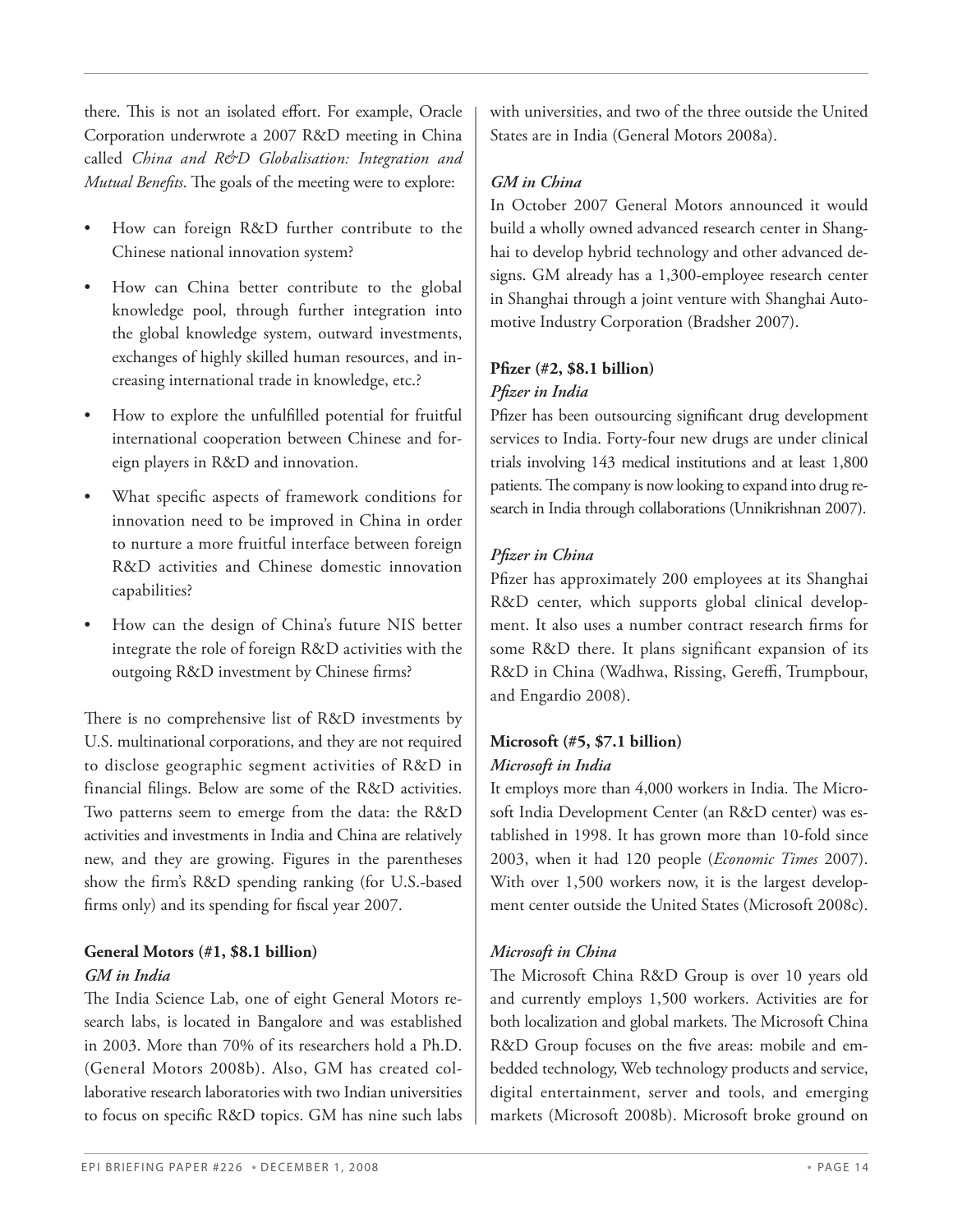#### **TABLE 2**

| <b>Patents</b>                       | 2003 |
|--------------------------------------|------|
| <b>Triadic patents</b>               | 2002 |
| <b>MNC R&amp;D investments</b>       | 2004 |
| R&D spending                         | 2006 |
| Ph.D. production                     | 2003 |
| Royalties from intellectual property | 2003 |
| <b>RDT</b> services trade            | 2005 |
| Advanced technology products trade   | 2008 |
| Science & engineering articles       | 2005 |

#### **The lag in data availability for innovation indicators**

a new \$280 million R&D campus in Beijing in May 2008 (Microsoft 2008a). In November 2008, Microsoft announced it is significantly expanding its R&D operations in China by investing an additional \$1 billion over the next three years, thus making it the largest R&D center behind the United States (Chien and Wei 2008).

## **Intel (#6, \$5.8 billion)** *Intel in India*

Intel began with a sales office in 1988 and established an R&D center in 1998. It now has about 2,500 R&D workers in India, and it has invested approximately \$1.7 billion in its Indian operations (Krishnadas 2008). In 2007, Intel's Bangalore Development center contributed about half the work toward its "teraflop research chip" (Ribiero 2007). In September 2008, Intel unveiled its first microprocessor designed entirely in India, and the first time that 45 nanometer technology was designed outside of the United States. The Xeon 7400 microprocessor is used for highend servers (Krishnadas 2008; *Economic Times* 2008). In 2005, Intel announced a planned investment of \$800 million in India to expand research operations and an additional \$250 million to launch a venture capital fund targeted at Indian start-ups (Hesseldahl 2005).

#### *Intel in China*

Intel is building a \$2.5 billion 300mm semiconductor fabrication facility in Dalian, China, its first fabrication in Asia (King and Ong 2008). In April 2008, Intel announced its \$500 million Intel Capital China Technology Fund II will be used for investments in wireless broadband, technology, media, telecommunications, and "clean tech." The first fund's size was \$200 million. Examples of Intel's first China Fund company investments include Neusoft Group, Supcon Group, A8 Music, Chinacache International, Chipsbank Microelectronics, DAC, HiSoft Technology International, Kingsoft, Legend Silicon, Montage Technology, and Palm Commerce. Notable liquidity events involving portfolio companies from the first fund include Actions Semiconductor, Kingsoft, and Neusoft Group (Mutschler 2008).

**Figure E** reproduces a slide from a May 2005 presentation by Peter Liou, former director Intel China Research Center on the future direction Intel's R&D strategy in China (Liou 2005). The slide indicates that Intel's China Research operations are expected to achieve world-class status before 2010.

## **Why the stats don't match the business reality**

If one read only the typical science and engineering indicators, as reported by the NSF, a particular image seems to appear. China is investing large sums in building up its R&D and innovation infrastructure, but the innovation outputs have been mixed, with healthy increases in publications and production of Ph.D.s, but a very limited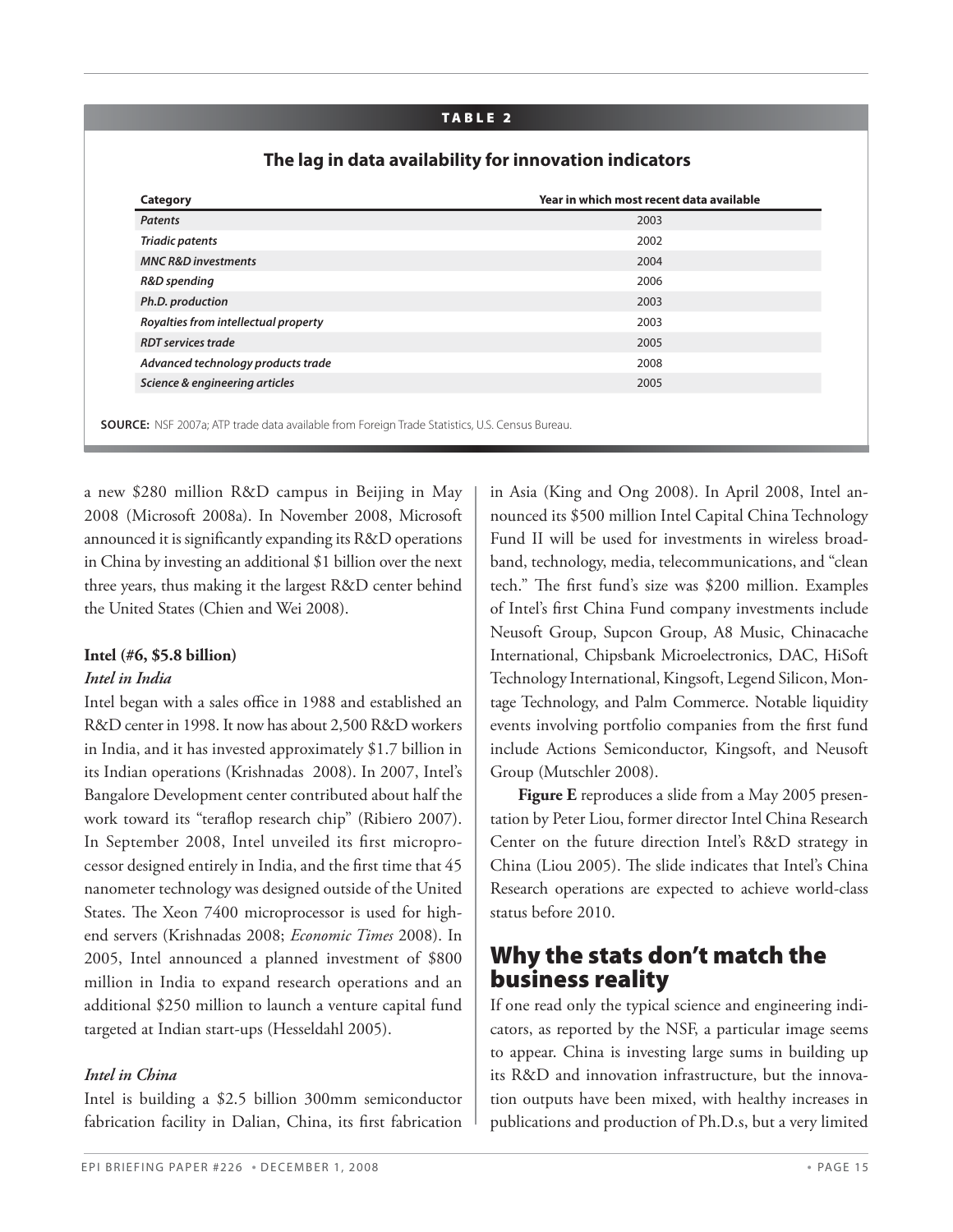#### **FIGURE E** R&D Evolution Spanning 10 Years **As R&D continues to grow & mature in PRC, it will Year 9+ develop deeper competencies and take on more**  local market influence **World-class Year 6-8 research** Imperatives: • World class results **Year 3-5 Deep core** • Broad industry impact • Part of effective global **competencies** network Imperatives: **Year 0-2 Develop local** • Center of excellence/gravity • Research oriented **capabilities** • Local industry & market impact Imperatives: • Core competency & depth **Establish** • Technology oriented **initial presence** · Initial local market influence Imperatives: **Where we are today** • Capture local competencies • Development oriented • Close alignment w/US lab

number of patents. The huge increases in ATP trade seem almost independent of these actions. One view of China is that it is a matter of time before it becomes home to indigenous innovation. On the other hand, India appears to be significantly backward when it comes to the traditional innovation indicators. The government is not investing in R&D and innovation, and its research outputs, publications, and Ph.D. production have been stagnant for the past 20 years, yet it is able to attract foreign investments in R&D.

Contrast the official statistics with the buzz by management consultants and business school professors who promote India and China's research capability right now. Why does the large gap exist? For one thing, **Table 2** shows that the official data are stale. High-end offshoring is relatively new and growing fast. For example, IBM has increased its headcount in India more than ten-fold, from

6,000 in 2003 to 74,000 in 2007. Contrast that with the most recently available date that data are available.

## **Conclusion**

China and India are both defying Vernon's traditional product life-cycle model for international investments in technology. Businesses are making and increasing investments in R&D and innovation in emerging countries like China and India. However, the scale and scope of these investments is still not clear. China and India are likely on very different technological development trajectories.

 China, whose export prowess is based on manufacturing, appears to be building its innovation system through major investments in R&D spending, attracting foreign firms and advanced education. While it has a major initiative to spur indigenous innovation, it is still too early to tell how fruitful those efforts will be. India, on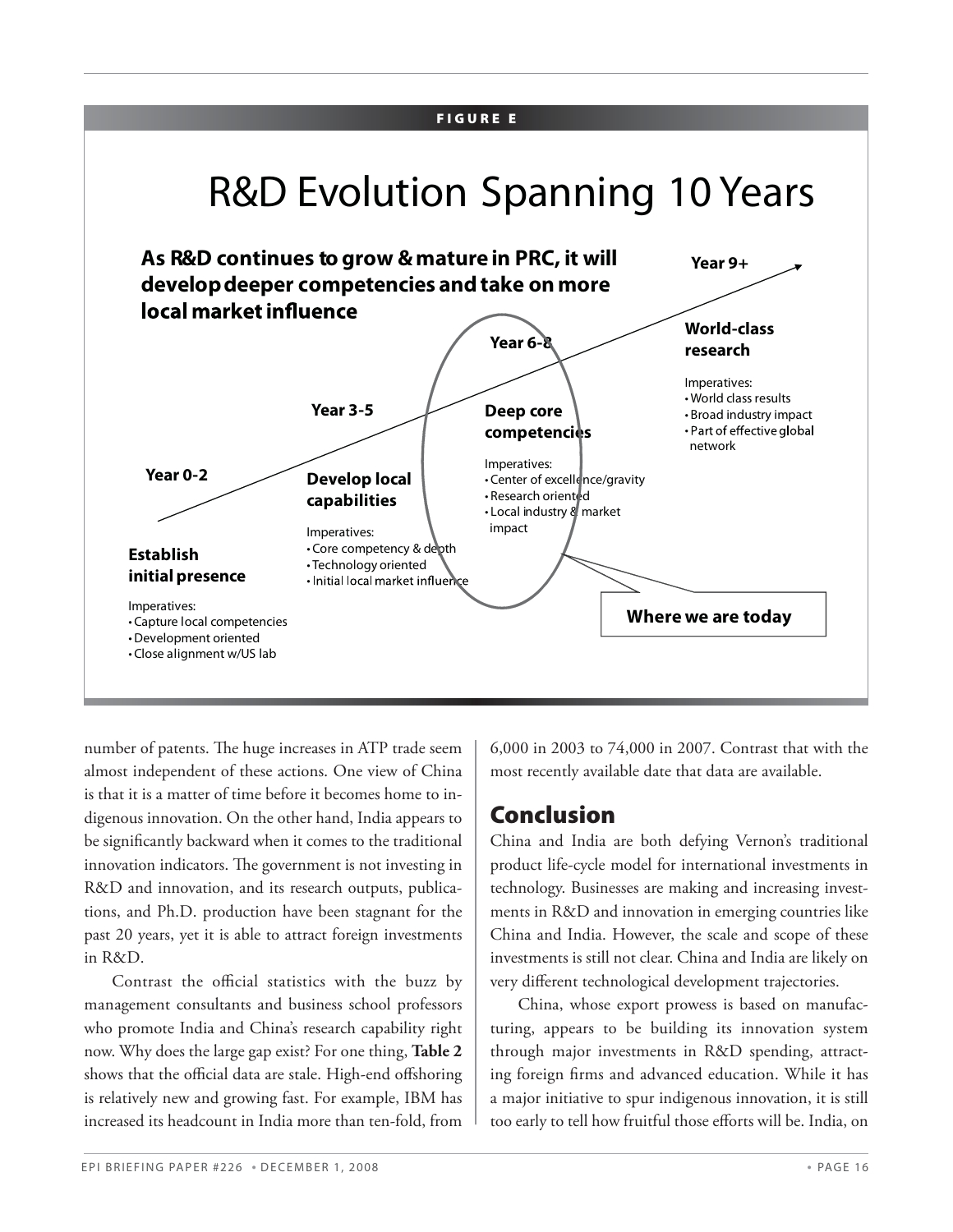the other hand, has built a specialization in white-collar services exports. These sectors generally do little formal R&D or patenting even though they are innovative. Indian indigenous firms are market leaders in key sectors like IT services, but India does not appear to be investing heavily in building its innovation system, instead relying on the private sector to take the lead.

The rise of India and China in these sectors will affect the U.S. NIS, which is already undergoing structural changes from shifts in employment relations, privatesector management strategies, university internationalization, and a more uncertain and volatile domestic STEM labor market. The U.S. NIS appears to be at the beginning stages of a significant transformation and the U.S. policy discussion needs to catch up.

 Most forward-looking indicators point to a rapid increase in the offshoring of R&D and innovation, yet we have poor information on the nature of the work moving overseas. Is it advanced or mundane? Is there indigenous innovation, or is mostly being done by U.S.-based multinationals. The private sector has strong incentives to withhold from the public information on the offshoring of innovation, and our trade data on services are woeful. If, as many experts believe, leadership in innovation is key to U.S. competitiveness, the government needs to immediately collect detailed information on offshoring, including new data series that capture the realities of trade, investment, and job distribution in the age of globally integrated enterprises.

 It is also clear that the structural changes in the U.S. NIS mean that the system will react differently to policy changes. Will government R&D investments result in the same kind of domestic production payoffs as in the past? Or do the downstream benefits of the development and production jobs leak out rapidly to countries that have lower costs, the technological capacity (human and infrastructure) to absorb those jobs, and the globally integrated enterprises that are able to transfer the technologies and knowledge more rapidly. The economic and national security outcomes of increased resource input into the innovation process are going to be different than they have been in the past. We need fresh thinking about policies that will re-shape the new NIS to achieve desired outcomes.

*—Ron Hira is an assistant professor of public policy at Rochester Institute of Technology and author of* Outsourcing America *(AMACOM 2008).*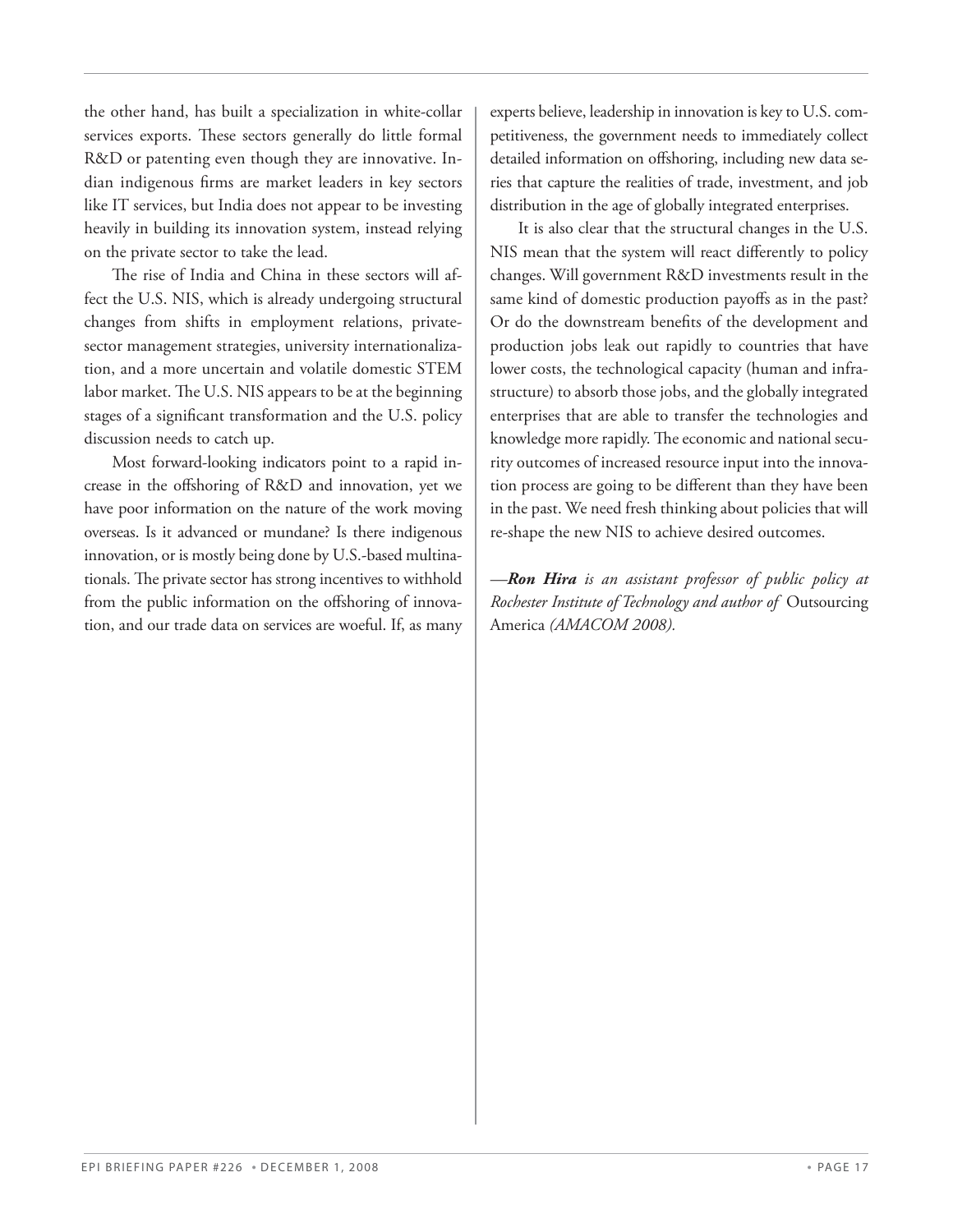## **Endnotes**

- The America COMPETES Act was passed by Congress and signed into law as U.S. P.L. 110-69 in 2007. As the name suggests it was specifically crafted as a response to the perception that U.S. competitiveness is slipping.
- 2. To keep the worker's identity anonymous, the company's name is withheld.
- 3. RDT is NAICS industry group, 5417 and includes "establishments conducting original investigation undertaken on a systematic basis to gain new knowledge (research) and/or the application of research findings or other scientific knowledge for the creation of new or significantly improved products or processes (experimental development)." (http://www.census.gov/prod/ec02/ ec0254slls.pdf, p.122)
- 4. http://www.nsf.gov/statistics/seind08/c4/c4s6.htm

## **References**

Amiti, Mary. 2008. "Research and Development, Technological Advances in Key Industries, and Changing Trade Flows with China." Testimony Before U.S. China Economic and Security Review Commission. July 16.

Atkinson, Robert D. 2007. "The Globalization of Innovation and R&D: How Do Companies Choose Where to Build R&D Facilities?" Testimony Before U.S. House Committee on Science and Technology, Subcommittee on Technology and Innovation. October 4.

Bhide, Amar. 2008. *The Venturesome Economy: How Innovation Sustains Prosperity in a More Connected World*. Princeton, N.J.: Princeton University Press.

Blinder, Alan S. 2007a. How Many U.S. Jobs Might Be Offshor*able?* Center for Economic Policy Studies Working Paper No. 142. Princeton, N.J.: CEPS.

Blinder, Alan S. 2007b. "The Globalization of Innovation and R&D: Overview." Testimony Before U.S. House Committee on Science and Technology. June 12.

Bradsher, Keith. 2007. G.M. to build hybrid research center in China. The New York Times. October 29.

Bulkeley, William M. 2004. New IBM jobs can mean fewer jobs elsewhere. *The Wall Street Journal*. March 8, B1.

Chatterjee, Sumeet. 2007. Accenture to raise India staff to 35,000 by August. Reuters. January 29.

Chien, Kirby, and Michael Wei. 2008. Microsoft to spend \$1bln on R&D in China. *Reuters*. November 13.

COMPETES. 2007. "U.S. Public Law 110-69." *America Creating Opportunities to Meaningfully Promote Excellence in Technology, Education, and Science Act*. Washington D.C.

*Economic Times.* 2008. Intel unveils first made-in-India chip. *Economic Times of India*. September 17.

*Economic Times*. 2007. MS India Centre plans tie-ups with universities. *Economic Times of India*. June 8.

Einhorn, Bruce. 2007. "The OECD Takes a Second Look at Chinese R&D." *Eye on Asia Blog*, *BusinessWeek.com*. August 30. http://www.businessweek.com/globalbiz/blog/eyeonasia/ archives/2007/08/the\_oecd\_takes.html. (accessed November 10, 2008).

*Engineer*. 2007. Interview by Ron Hira. Personal interview with author, June 1.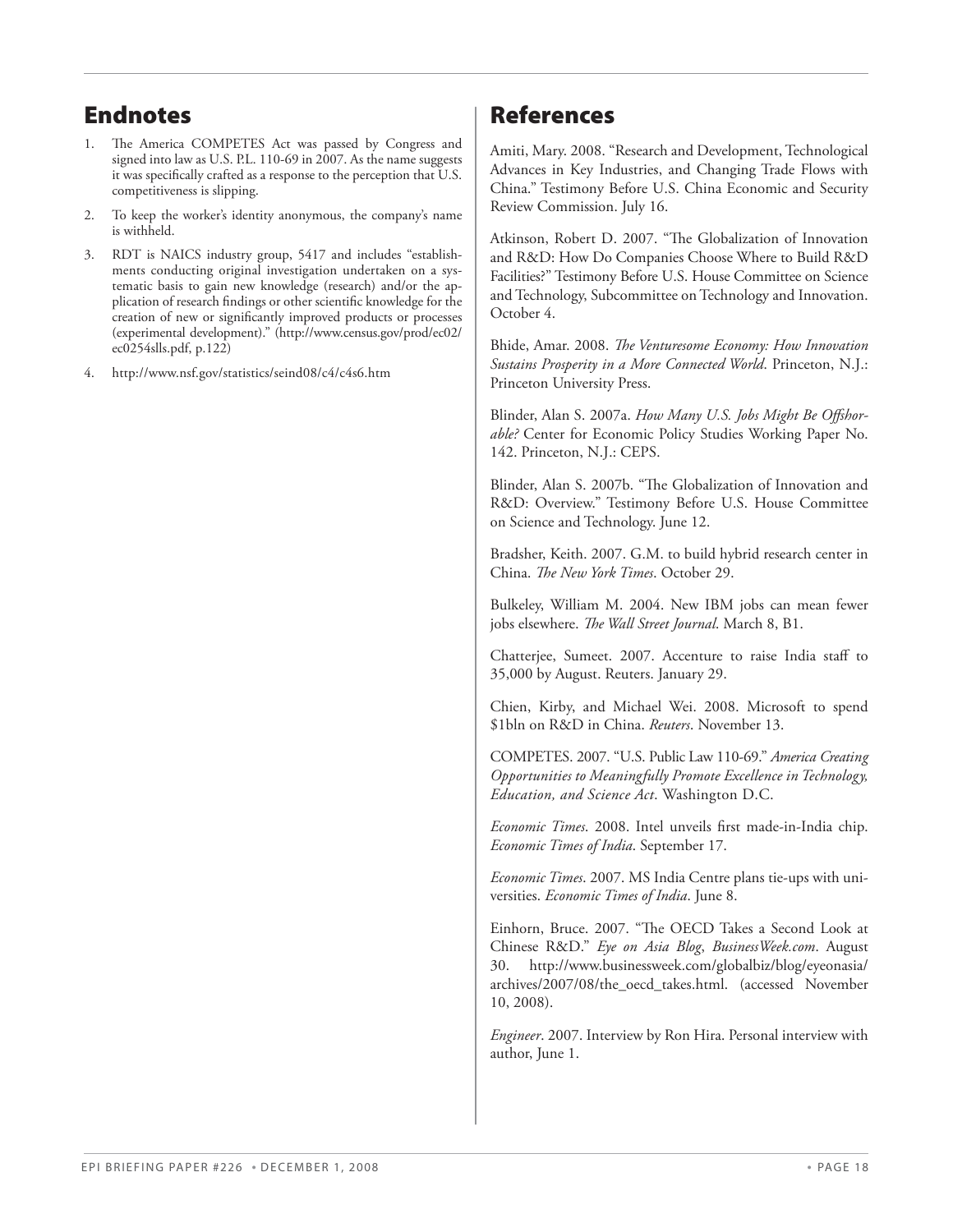Ferrantino, Michael, Robert Koopman, Zhi Wang, Falan Yinug, Ling Chen, Fengjie Qu, and Haifeng Wang. 2007. *Classification and Statistical Reconciliation of Trade in Advanced Technology Products: The Case of China and the United States. Brookings-*Tshingua Center for Public Policy Working Paper Series.

Friedman, Thomas L. 2005. Tuning in to Jon Stewart, and Britney Schmidt. *The New York Times*. May 6.

General Motors. 2008a. "Global R&D Network." http://www. gm.com/experience/technology/research/global\_rd\_network/ index.jsp.

General Motors. 2008b. "India Science Lab." Research & Development Organization Overview. http://www.gm.com/experience/ technology/research/overview/isl/isl.jsp (accessed November 10, 2008).

Gomory, Ralph E. 2007. "The Globalization of Innovation and R&D: Overview." Testimony Before U.S. House Science and Technology Committee. June 12.

Green, Madeleine. 2007. *Venturing Abroad: Delivering U.S. De*grees Through Overseas Branch Campus. Washington D.C.: American Council on Education.

Hedge, Deepak, and Diana Hicks. 2008. The maturation of global corporate R&D: Evidence from the activity of U.S. foreign subsidiaries. *Research Policy*. Vol. 37, pp. 390-406.

Hesseldahl, Arik. 2005. Intel's eager passage to India. *Business-Week*. December 6.

Hill, Christopher T. 2007. The post-scientific society. *Issues in Science & Technology*. Fall.

Hira, Ron. 2003. Boom-bust: New paradigm for EE jobs. *Research Technology Management*. Vol. 46, No. 2 (March/April), pp. 5-8.

Hira, Ron, and Anil Hira. 2008. Outsourcing America: The True *Cost of Shipping Jobs Overseas and What Can Be Done About It*. New York: AMACOM.

Hira, Ron, and Phillip E. Ross. 2008. "R&D Goes Global." IEEE Spectrum On-Line. November 2008.

Hu, Mei-Chih, and John A. Mathews. 2008. China's national innovative capacity. *Research Policy.* Vol. 37, pp. 1465-79.

IBM. 2006. IBM global briefing. IBM.com. June 6. http:// www.ibm.com/investor/events/global0606/.

Jackson, Brian. 2008. "EDS CEO says no problem." ITBusiness. ca. April 23. http://www.itbusiness.ca/it/client/en/home/Detail-NewsPrint.asp?id=48091.

Kenney, Martin. 2007. "The Globalization of Innovation and R&D: How Do Companies Choose Where to Build R&D Facilities? Testimony before U.S. House Committee on Science and Technology. October 4.

King, Ian, and Janet Ong. 2008. "Intel Forms \$500 Million Fund for China Investments." Bloomberg.com. April 8.

Krishnadas, K.C. 2008. With assist from Intel, India designs first microprocessor. *EE Times*. September 16.

Lakshman, Nandini. 2007. IBM's big deal in India. *Business-Week*. December 28.

Liou, Peter. 2005. May 28. http://www.csun.edu/~ys9503/Nanjing\_meeting/Open%20Forum/Peter\_Liou.ppt.

McGee, Marianne Kolbasuk. 2008. "Info Tech Salaries Drop, Our Survey Finds. What's Holding U.S. Pay Down?" *Information-Week.com*. April 26. http://www.informationweek.com/news/ management/careers/showArticle.jhtml?articleID=207401820 (accessed August 30, 2008).

McMillion, Charles W. 2007. *China's Soaring Financial, Industrial and Technological Power*. Unpublished. Washington D.C.: Small Business Administration.

Microsoft. 2008a. "Microsoft Breaks Ground on New R&D Campus." Press Release. http://www.microsoft.com/china/CRD/ en/newsrelease/press20080506.mspx.

Microsoft. 2008b. "Microsoft China R&D Group Overview." http://www.microsoft.com/china/CRD/EN/overview.mspx.

Microsoft. 2008c. "Microsoft India Development Center." http://www.microsoft.com/india/msidc/default.aspx.

Mutschler, Ann Steffora. 2008. Intel puts \$500M toward 2nd China fund. *EDN*. April 8.

National Academies. 2005. Rising Above The Gathering Storm. Washington D.C.: National Academy of Sciences.

National Science Foundation. 2007a. *Asia's Rising Science & Technology Strength: Comparative Indicators for Asia, European Union, and the United States*. NSF 07-319. Arlington, Va.: NSF.

National Science Foundation. 2007b. *Research and Development in Industry: 2003*. Arlington, Va.: NSF.

National Science Foundation. 2008. *Science & Engineering Indicators 2008*. Arlington, Va.: NSF.

Organization for Economic Cooperation & Development. 2006. "China will become world's second highest investor in R&D by end of 2006, finds OECD." OECD.org. http://www. oecd.org/document/26/0,2340,en\_2649\_201185\_37770522\_ 1\_1\_1\_1,00.html (accessed August 2, 2008).